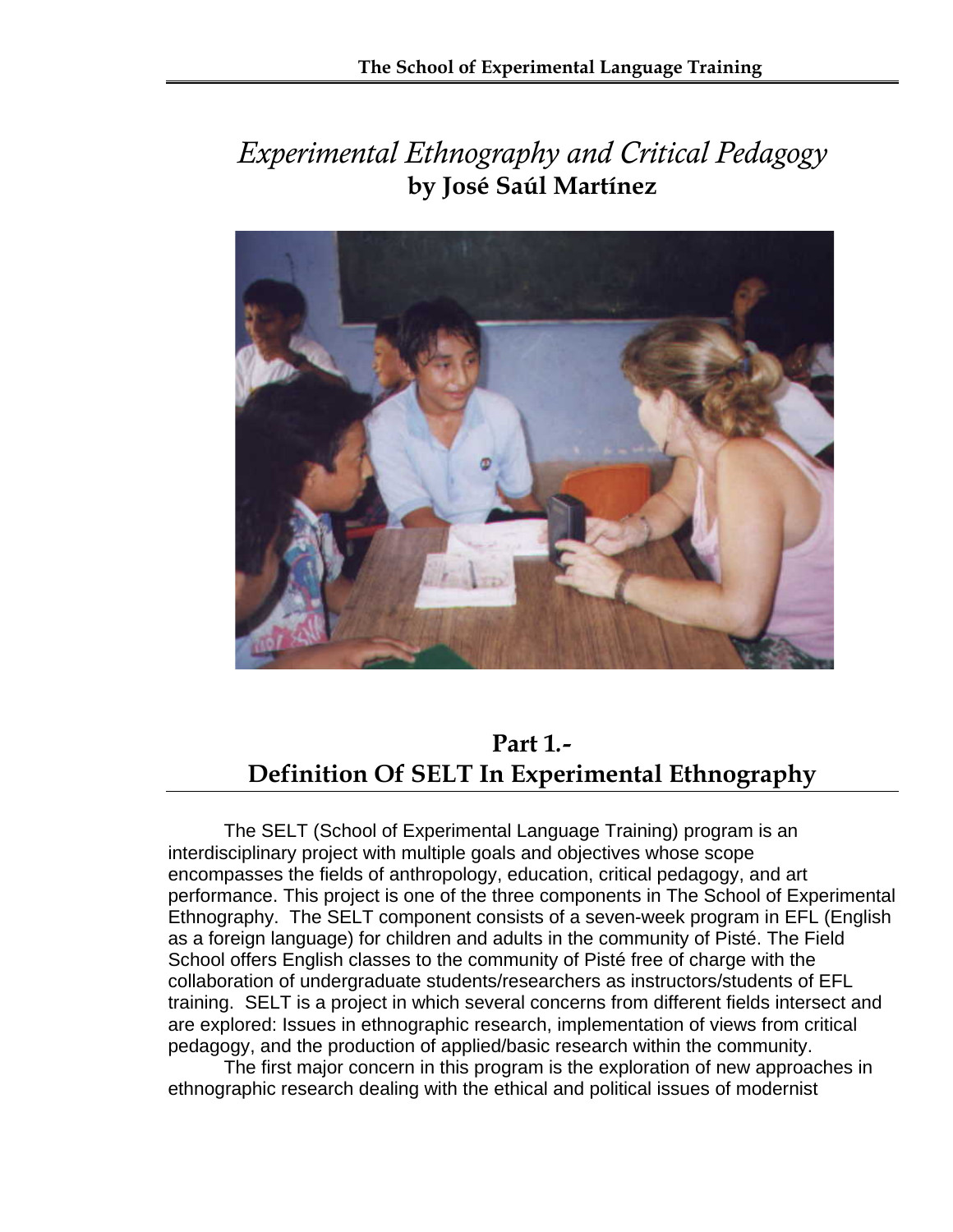ethnographic research. The methodological approach starts with a shift from the primacy given to textual representation of cultures that lead to a self-reflective cri tique of the social sciences (Marcus and Fisher 1986). This shift involves the practice of fieldwork in a more collaborative and engaging manner that seeks to make evident the presen ce and practices of the ethnographer in a multimedia mode.

Another critique against ethnographic practices and anthropological intervention Mexican agencies like INAH (National Institute of Anthropology and History) and tourism Redfield and others. Castañeda argues that the notion of "impact" is inadequate in describing the complex relations between these supposedly bounded entities, anthropologists' practices and engagements with social and political institutions have profou nd ramifications in the "contact zone." specifically in the area of Chichén-Itzá and Pisté, was posed by Quetzil Castañeda's analysis of the interaction of anthropologists and the community of Pisté. Castañeda explored the intervention and collusion between the Carnegie Institution and various through a long-term research on the area and on ethnographic writings from Robert anthropology, tourism, and government (1996:71). Thus, in developing and implementing research strategies, we must take into consideration how other

colonial societies; and the imperialist and colonialist notions of purity and authenticity more difficult to define culture; which is comparable to what Gloria Anzaldúa considers theoretical discourses by the other complicates the elaboration of concepts and theories borderlands, where "...contrary to frontiers, are no longer the lines where civilization and Mignolo 1998:45). In other words, the production of discourses in ethnic identity and institutions such as the INAH and governmental apparatuses. The implications for the careful examination of the practices that tend to take by granted culture, community, and te aching methods. In addition, the concepts of culture and community have been contested as inadequate in understanding the hybridity and elusiveness of these concepts in post (Anzaldúa 1987; Bhabha 1989). Recent debates on the concepts of culture and community also force us to redefine our views of field site and its location, or multiple locations. Gupta and Ferguson (1997) argue that power relations and space make as Borderlands, "…an interstitial zone of displacement and deterritorialization that shapes the identity of the hybridized subject (p.48)." Furthermore, the appropriation of from the Western perspective. In other words, the "frontier of civilization" becomes the barbarism meet and divide, but the location where a new consciousness, a border gnosis, emerges from the repression subjected by the civilizing mission (Walter D. identity politics have already appropriated the Western sociological discourses in development and implementation of an English program have to do with our assumptions about the students, their identities and their academic backgrounds, and the ways in which they negotiate and manipulate such assumptions. Ethnic identities are flexible, unstable, and negotiable. Thus, our role as instructors/students requires a

Traditional ethnographic fieldwork relies on participant observation as a crucial "Participant observation combines participation in the lives of the people under study with maintenance of a professional distance that allows adequate observation and strategy in the production of ethnographic records. For David M. Fetterman (1989) recording of data" (p.45). The "recording of data" in traditional ethnographies is grounded on representation. The voices of the Other are reduced to a single authorial voice, the ethnographer's voice. This notion of fieldwork presupposes distance as the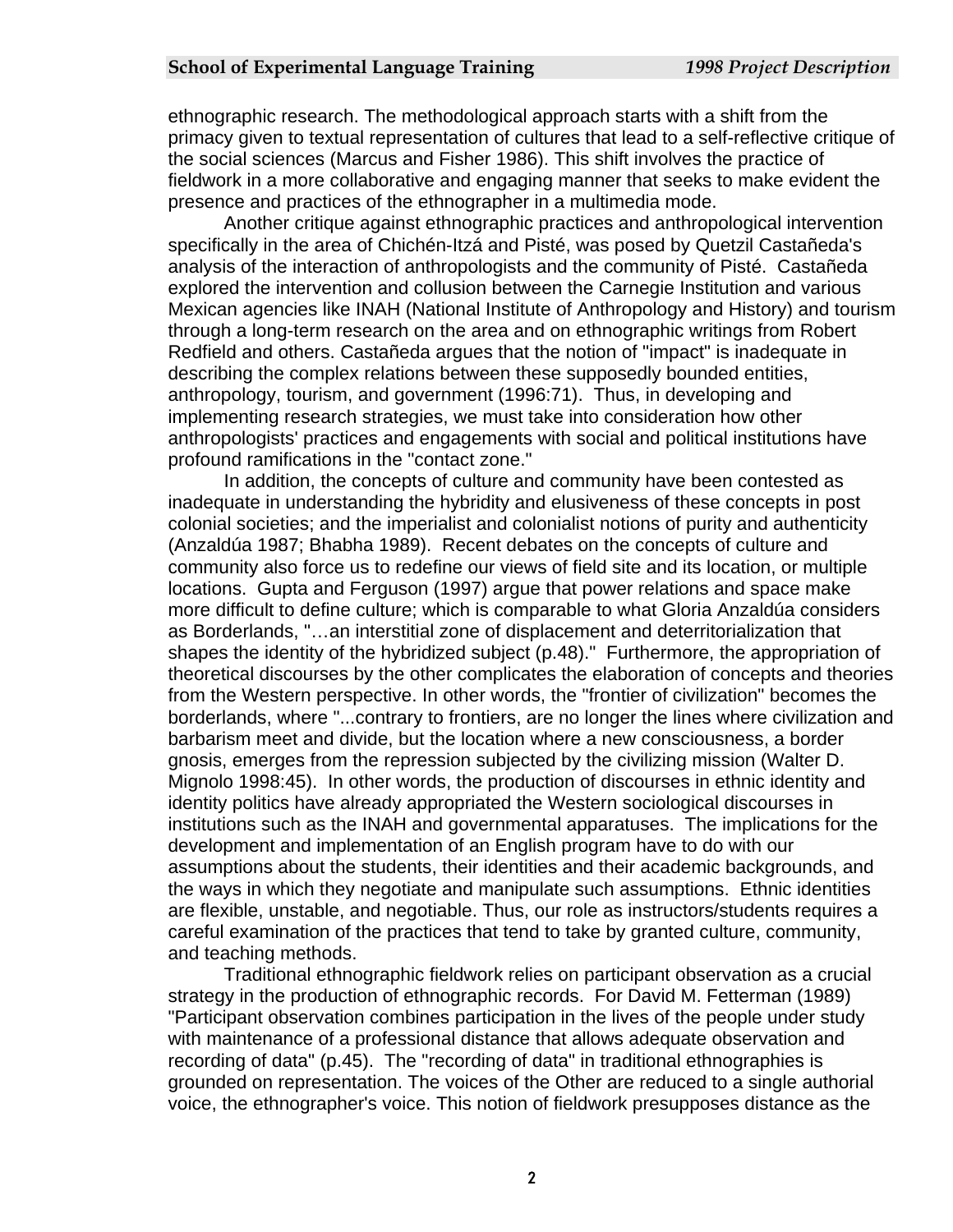requirement to achieve objectivity and the people as subjects of study. But, several ethical and epistemological questions are raised when we examine the implications inherent in the presence of the ethnographer in the field site. His/her presence involve s practices that are not necessarily documented in the ethnographic record, much less are the interactions that take place in the staging of ethnographic site a substantial part of the documenting process. Furthermore, in representing the Other, the ethnographer mediates and represses the Other's voice and the interactions and engagements t hat take place in the field site. These traditional methods and techniques inspired by Malinowski's notion of participant-observation presuppose a balance between objectivit y and subjectivity, and the impersonal standards of observation and "objective" d istance from the informant without the questioning of monophonic authority and often ethnocentric interpretations of the other's ways of life (Clifford and Marcus, 1986). Thi s practice also implied the restraining of polyvocality by giving to the ethnographer the authorial function and to others the role of informants (Clifford & Marcus 1986). Thus, ethnographic writing has a double colonizing effect by repres sing the voice of the other, while p erpetuating Western views of alterity and difference.

research and psycholinguistic approaches (Austin, Zarker, and Wieczorek 1995; Freed, assumptions underlying quantitative or positivistic research and traditional teaching metho ds as they raise ethical and epistemological questions Another concern in this program is the exploration of traditional methods in second language instruction that often take for granted the classroom as a neutral space, and textbooks as neutral conveyors of knowledge. Furthermore, teaching, in the traditional sense implies a teacher/ student relationship without questioning the unequal power relations that teaching creates. Thus, the lack of pedagogical links to research makes the teaching of foreign language incomplete. Most of the research being conducted on second language acquisition falls into the categories of quantitative 1991; Ellis, 1990). The alternative to these approaches requires a revision of the

ethnography are explored through the staging of ethnographic sites within and outside the classroom. The classroom is conceived as one of the designated spaces for the staging and documenting of the ethnographic process. The SELT program, through several strategies, seeks to make evident our presence and practices as a strategic move from traditional methods and techniques inspired by Malinowski's notion of participant-observation. In order to experiment with alternative modes in ethnographic research, several major concepts in experimental

**Expanded Documentation**, the first concept, involves a multimedia approach consisting of video, tape recording, photography and teaching materials (drawings, ethnographic situation. Expanded documentation is produced and re-circulated not only pedagogical agendas and ethnographic staging. Thus, we move away from the "elusive strategies implemented through the activities designed with the collaboration of students texts, and other artifacts) used to document the ethnographic/learning process. Expanded documentation is the strategy that emphasizes the collaborative nature of the to avoid privileging writing, but also to explore the possibilities of performance and installation of materials and artifacts produced during the learning process. This strategy is implemented to expose the often neglected presentation of epistemological reflection on fieldwork (Marcus and Cushman 1982;58-59), by presenting the actual elaboration of reconstruction of the fact" (Geertz, 1996), by producing an expanded documentation that includes the ethnographers' practices. . Expanded documentation is one of the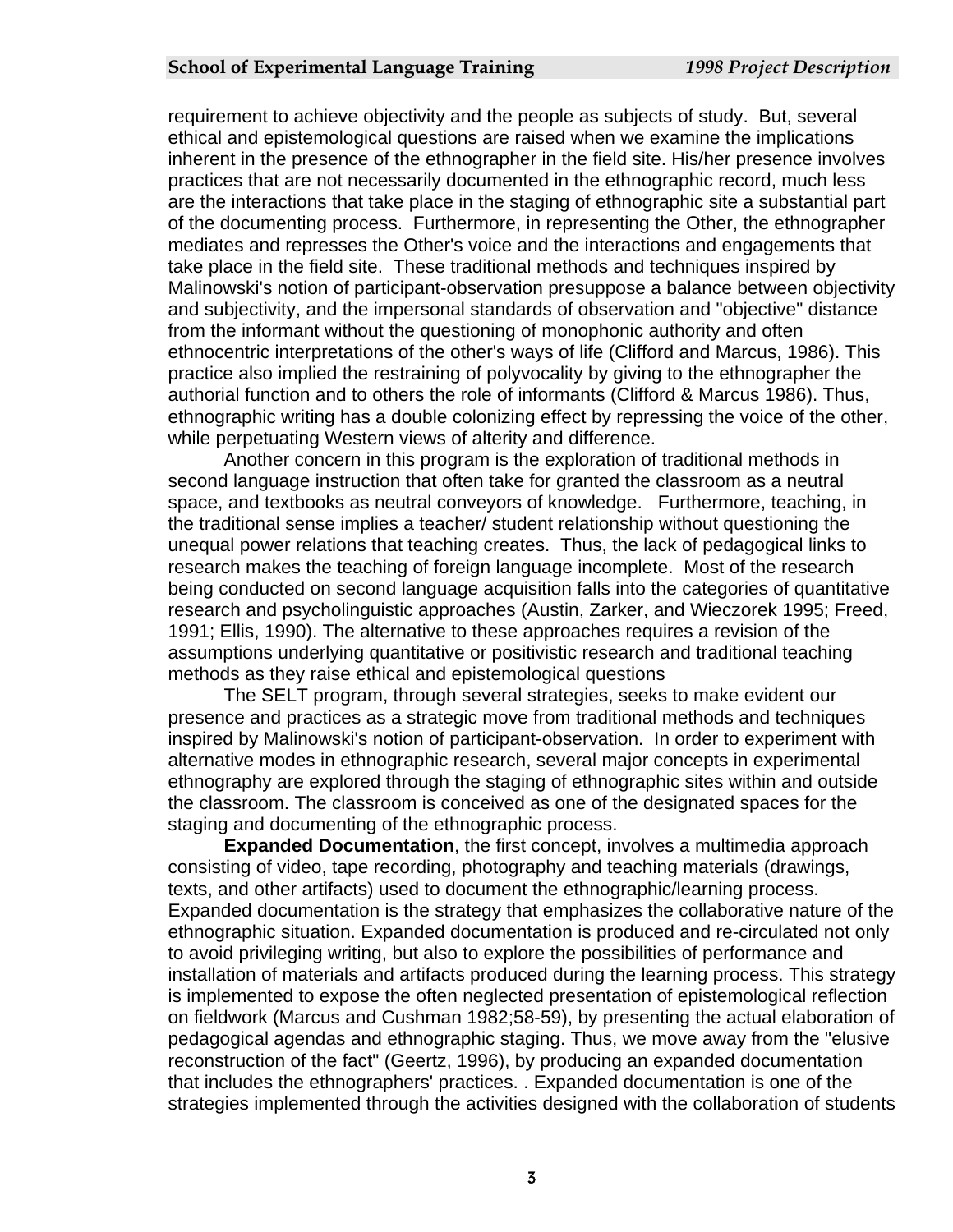and ethnographers. Photographs, recordings, and written interviews conducted by students are examples of the tactics in expanding documentation whose function is to diversify the learning process allowing the student to enact his/her cultural knowledge in a more practical/creative context. In addition, the final goal is to expand documentation from other viewpoints, which is utilized during the clausura in order show the processes of tran sculturation, remediation, and double sensation.

posters and exhibited during the clausura. These ethnographic triggers are defined as audience during the installation and performances that take place in a dialogical and collabo rative effort. The artifacts produced (photographs, drawings, etc.) and performing activities (such as games, songs, plays, etc.) are used as **ethnographic triggers** at the end of the program in the form of a clausura (closing day). The drawing of a "Maya Flag" and the interviews by students are examples of ethnographic triggers. They were pasted on artifacts and performances that elicit responses and provoke comments among the

The provocations and responses elicited by the ethnographic triggers, create a produced during the learning process are not designed to represent the "Maya culture," and the written interviews were the "tools" in the creation of ethnographic situations in which the teacher/ethnographer is not observing and interpreting, but instead finds herself relating with several participants in the performance that constitutes ethnog raphy. path to **Evocation**, defined by Stephen Tyler (1986) as "...Neither presentation nor representation. It presents no objects and represents none, yet it makes available through absence what can be conceived but not presented" (p.199). The artifacts rather, to evoke experiences that talk about collaboration, dialogue, and a sense of community. The "Maya Flags," the photographs taken by students and ethnographers,

other through different media, that later is circulated and appropriated. We explore and "cultures" are being mediated by anthropological discourse, government and tourist designed to explore the ways in which students as members of the Maya community " persistent images in the elaboration of the Maya flags was the pyramid "El Castillo tourist industry through technological and discursive means. One example could be the elementary school. The Pisteleños incorporate such discourses through which they are multimedia (drawings, narratives, and recordings of oral presentations) at the final installa tion to expand documentation. Furthermore, the concept of remediation, is defined as the re-circulation of discursive practices such as historical renditions of the Maya, ethnographic texts, and global formations, among others. Such practices mediate, or create narratives about the engage in the process of remediation through the media installation of artifacts produced during the class sessions in order to expose the ways in which the Maya industry practices (Castañeda 1996). Activities like drawing the "Maya Flag" are remediate anthropological discourses about the identity of the Maya. One of the located in Chichén Itzá. The process of *remediation* occurs when people in Pisté appropriate symbols and signs in their identity discourse that have been previously produced and deployed by institutions such as government, anthropology, and the historical accounts of the pre-Columbian Maya; narratives found in textbooks for mediated, and recirculate them in the construction of the "Maya flags". The documentation of these activities is produced and presented strategically through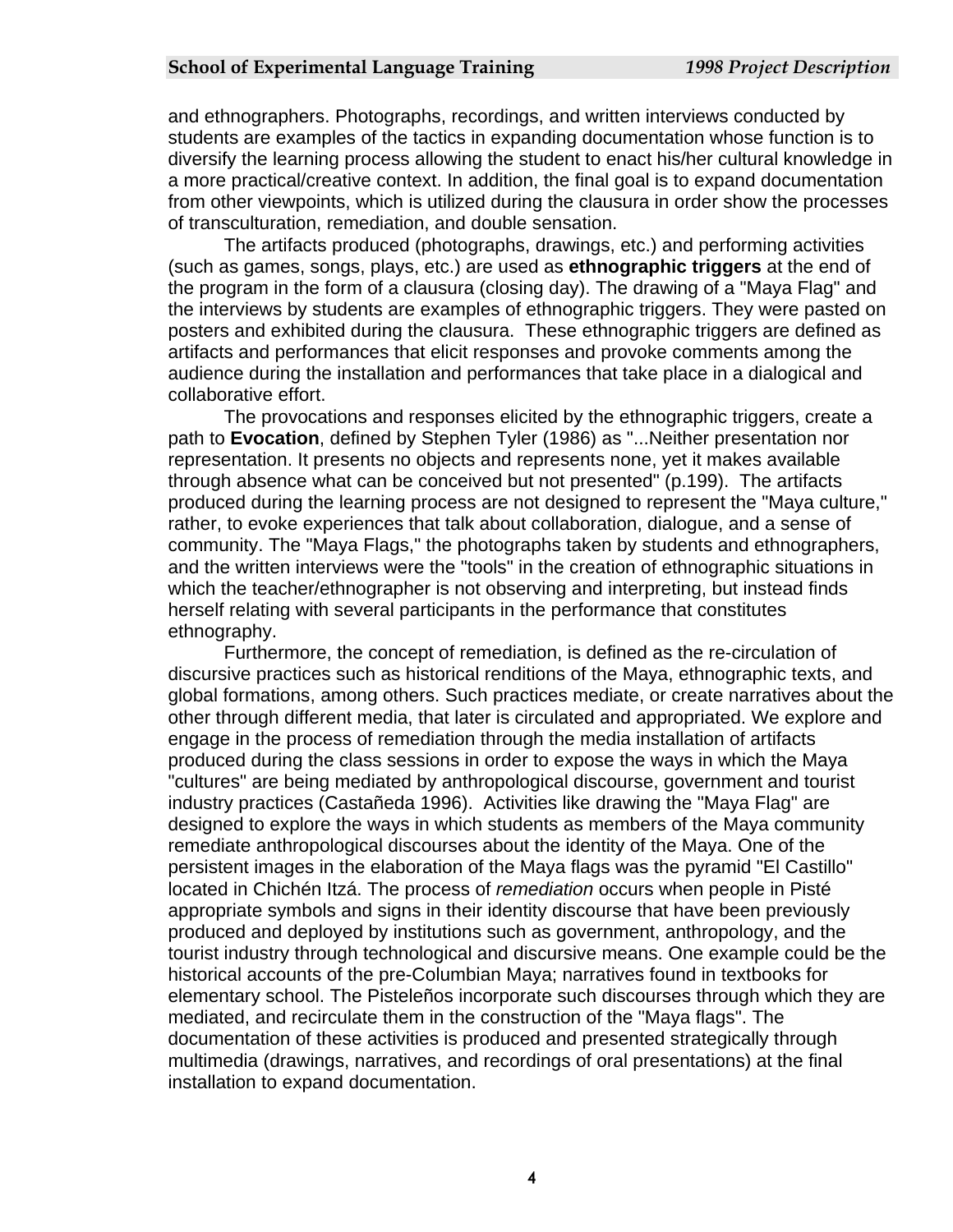This strategy also serves as the tactical device to contest modernist conceptions of cultural change. The concept of **remediation** enables us to trace the intervention of anthropologists, transnational corporations and expansionist enterprises, and force us to reconceptualize cultural processes in order to break from simplistic notions of cultural change like Acculturation. This concept implies a one-way process in which a m inority, usually a non-Western society, tends to adopt cultural practices from a more dominant/colonizing society, as the result of cultural dynamics. The concept of **transculturation**, is an alternative way in redefining cultural processes as multivectorial, rather than bi-directional, but instead, as "…a complex interactive exc hange of multidirectional borrowing, readaptation, and complicity (Field School Monograph, 1997)". In this sense, transculturation serves to raise questions like "How are metrop olitan modes of representation received and appropriated on the periphery?" (Pratt, 1992).

The concept of **double sensation**, is defined as a move from the binary logic of observer-observed in ethnographic practices, to the recognition and exposing of documentation is used to expose the collaborative nature of ethnographic practices. ethnographer, with the engaged, "nativized" performance of the teacher/ethnographer in the learning process (ethnographic situation). Several activities were deployed in order engagements between ethnographers/teachers and students from the community in which the observer is observed and reported. As stated before, expanded Several researchers through video, photographs, and notes, documented classroom activities. Thus, we seek to juxtapose the "objective-detached" image of the to explore double sensation. The students were trained to take photographs and to



conduct brief interviews.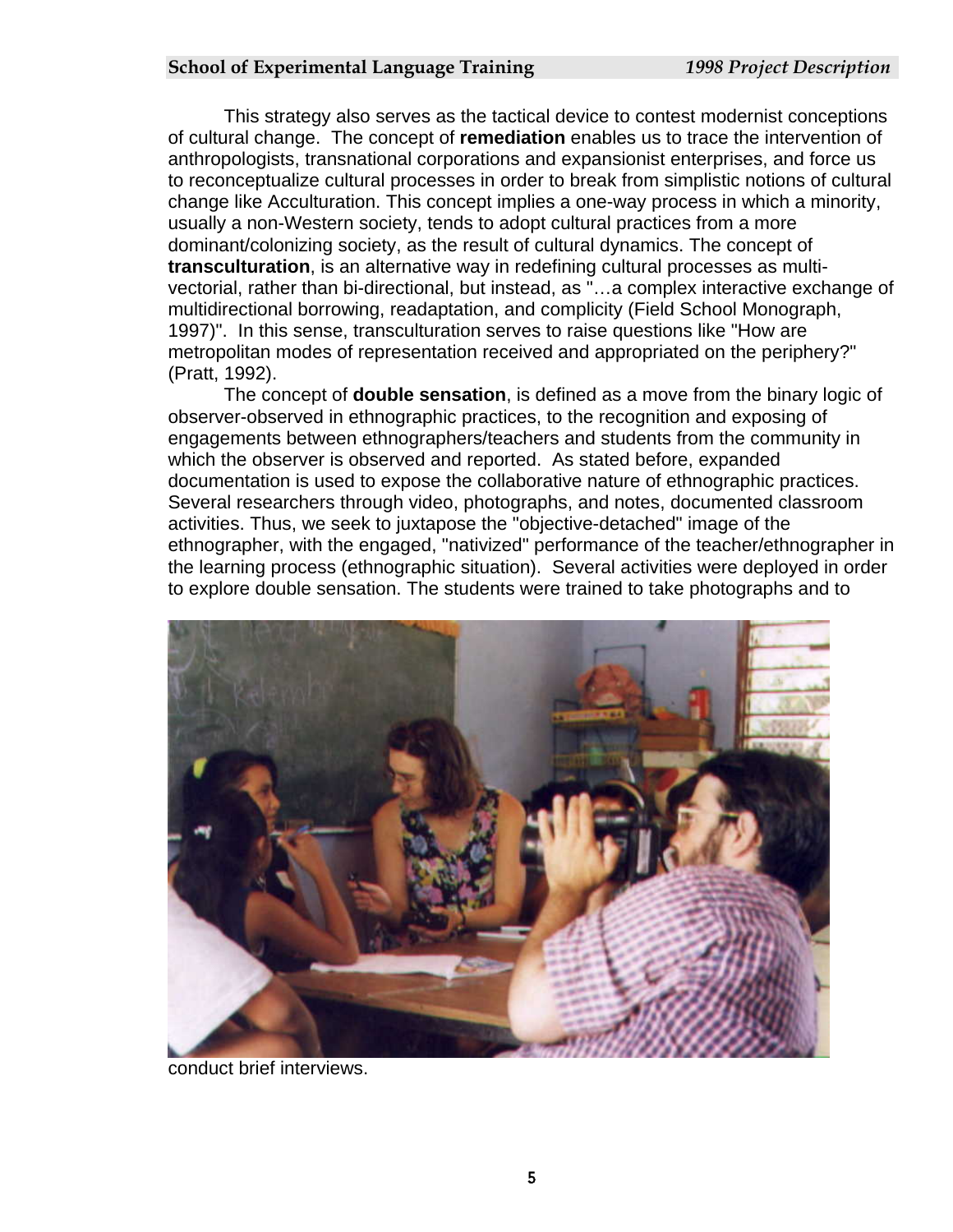While training was conducted, several researchers photographed the scenes and took video to include other ethnographers in the situation. During other sessio ns, recording of the teacher's voice and photographing documented the ethnographer 's practices and interactions with students.

**Collaboration**, according to Tyler (1986), "…foregrounds dialogue as oppos ed to monologue, and emphasizes the cooperative and collaborative nature of the ethnographic situation in contrast to the ideology of the transcendental observer" (p.203). It is the strategic move to depart from the privileging of field notes and the subordination of the other for the production of ethnographic materials. In addition, collaboration involves a dialogical production of discourse that seeks to resolve the politics of power relations and the issues in authority and authorship inherent in ethnographic writing in its different versions including the dialogical mode (see Marcus and Cushman 1982, Tedlock and Tyler 1987; Crapanzano 1992). Thus, the ethnographic genre and its stylistic devices being deployed in the representation of other ways of life, that have in common the sharing of a controlling mode of authority (Clifford, 1988) is no longer a concern because there is not a single voice struggling t o prevail. In this experimental research, the ethnographic process is in itself the everyday practices, meanings, exchanges, negotiations, and conflicts that emerge during the learning process and engagements between the ethnographers and students. In order to emphasize collaboration, seminars and discussions about the SELT project were developed with the participation of researchers from the other projects. Class agend as were developed from these seminars. Activities in the classroom were also discus sed with students in order to make the sessions a student-centered practice. The collaboration of the people from Pisté was a crucial aspect in many activities like find ing a class room, transportation for trips, the use of furniture and other materials for the Clausura, and even in homework that required the help of parents and relatives. Collaboration, as it will be discussed in the pedagogical component of this program, played an important role in the learning process beyond the classroom boundaries.

that this is a play and becomes engaged as an active participant (spect-actor) without being aware of it (pp.6-16). The clausura (closing ceremony) was designed as an event that co ngregated ethnographers, parents, students, and people from the community. This event was organized and implemented for the installation of artifacts produced **Performativity** is another concept being explored in this program. Through several techniques from Augusto Boal's *Theater of the Oppressed* (1992), we seek to emphasize the performative aspects of everyday practices in the classroom and final installations. One such technique is the **Invisible Theater**, which, according to Boal, requires a script that is modified according to the interventions of the spectators. The theme must be an important issue; a play must be constructed, rehearsed, and finally, taken to the public scene and played as if in conventional theater. The public ignores during class activities, but also to document the performative aspects of our engagements and practices in the ethnographic situation.

preparation of the script and the actual performance of the play. Some essential elements are required. The script must clearly define the characters so that ideologies situation actors present one political error and invite the audience to propose solutions **Forum Theater** is another technique in which students become involved in the are easily recognized. To allow spectators to intervene and to produce a didactical (pp.17-21).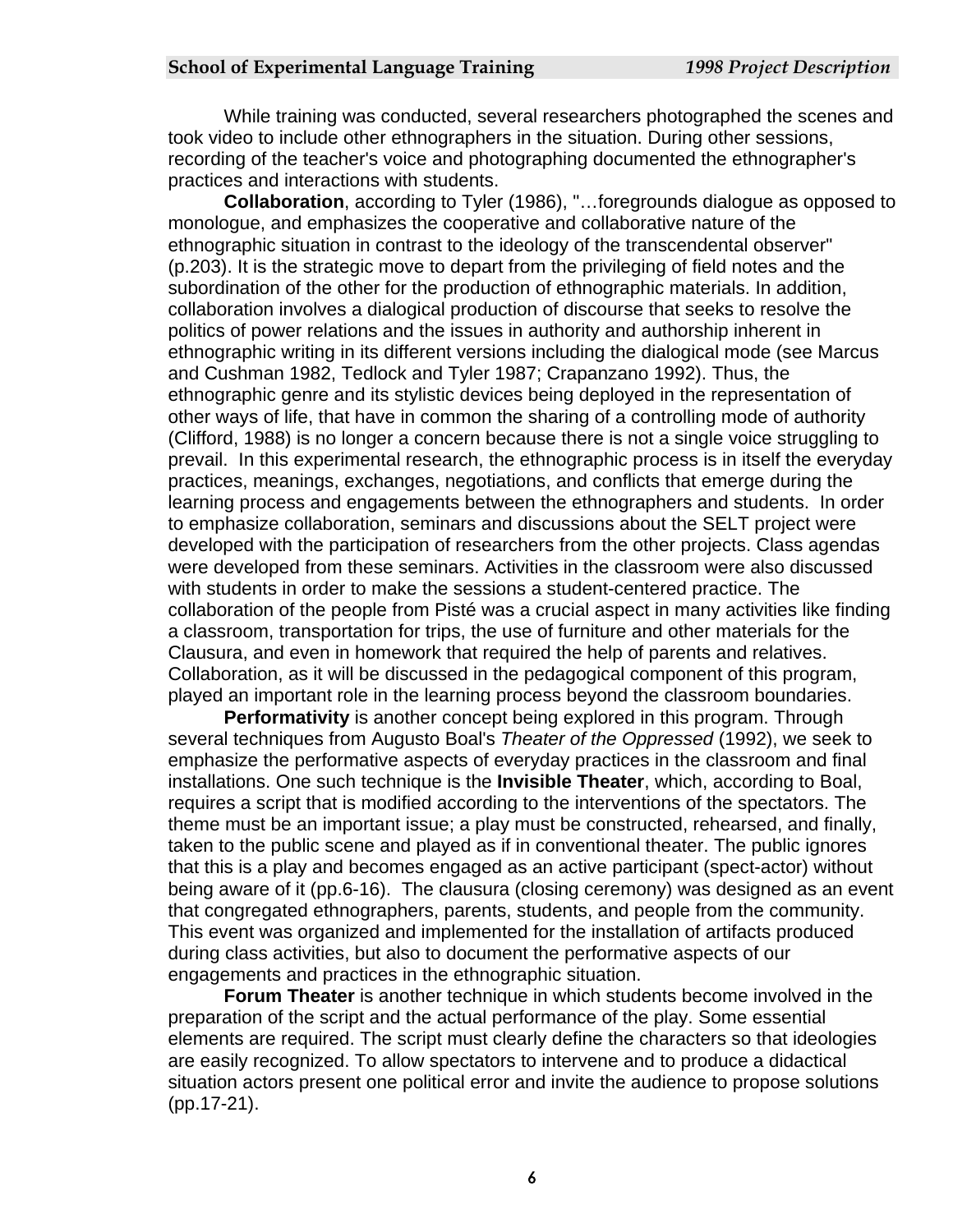These theater techniques are used as pedagogical tactics that involve English acquisition in the form of phrases, songs, dialogues, and games. The objective is to expose the processes of transculturation, double sensation, and remediation a s ethnographic triggers to react and provoke the collaborators a nd research participants of this project. During the class sessions, students developed several dialogues in the form of interviews. A play was staged with the students performing as ethnographers who asked questions to other students who played the role of "natives." The "interviews" were conducted in Maya, English, and Spanish.

SELT instruction often took children out of the classroo m so that the y might experience languagelearning in a variety of contexts. Classes made short excursions around Piste, taking pictures,



The second major concern explored in this component of the Field School program is the implementation of views from critical pedagogy in teaching as they intersect with ethnographic research. Education can be an oppressive practice even when educators are unaware of their practices that repress the students' sociocultural and intellectual backgrounds. In this specific program, several concerns with the teaching of English and the staging of ethnography merge and emerge. First, the history of interaction and exchange between anthropological, political, and capitalist institutions and the community produce several cultural changes above referred to transculturation. The community anticipates the arrival of tourists, anthropologists, etc. and **remediate**, that is, appropriate and transform, through the manipulation of signs and symbols, identity discourses being deployed by foreign, national and local entities (INAH, Secretary of Education, etc.). Thus, the English language is also found in the ir everyday speech (I do not intend to generalize) whether in the classroom, encounters with tourists (especially U.S. students and missionaries travelling to the community to teach English), or leisure activities like television. The point is that, by recognizing their *cultural capital* (Bourdieu 1977), we attempt to break from the traditional system of *Banking Teaching*, a concept of education in which a narrative character is revealed through the binary teacher/student, where the former narrates or deposits "knowledge" into the latter. This leads to what Freire (1970) refers to as students being "receptacle s" <u>d i de la componenta de la componenta de la componenta de la componenta de la componenta de la componenta de la<br>Desenvolver de la componenta de la componenta de la componenta de la componenta de la componenta de la compon</u>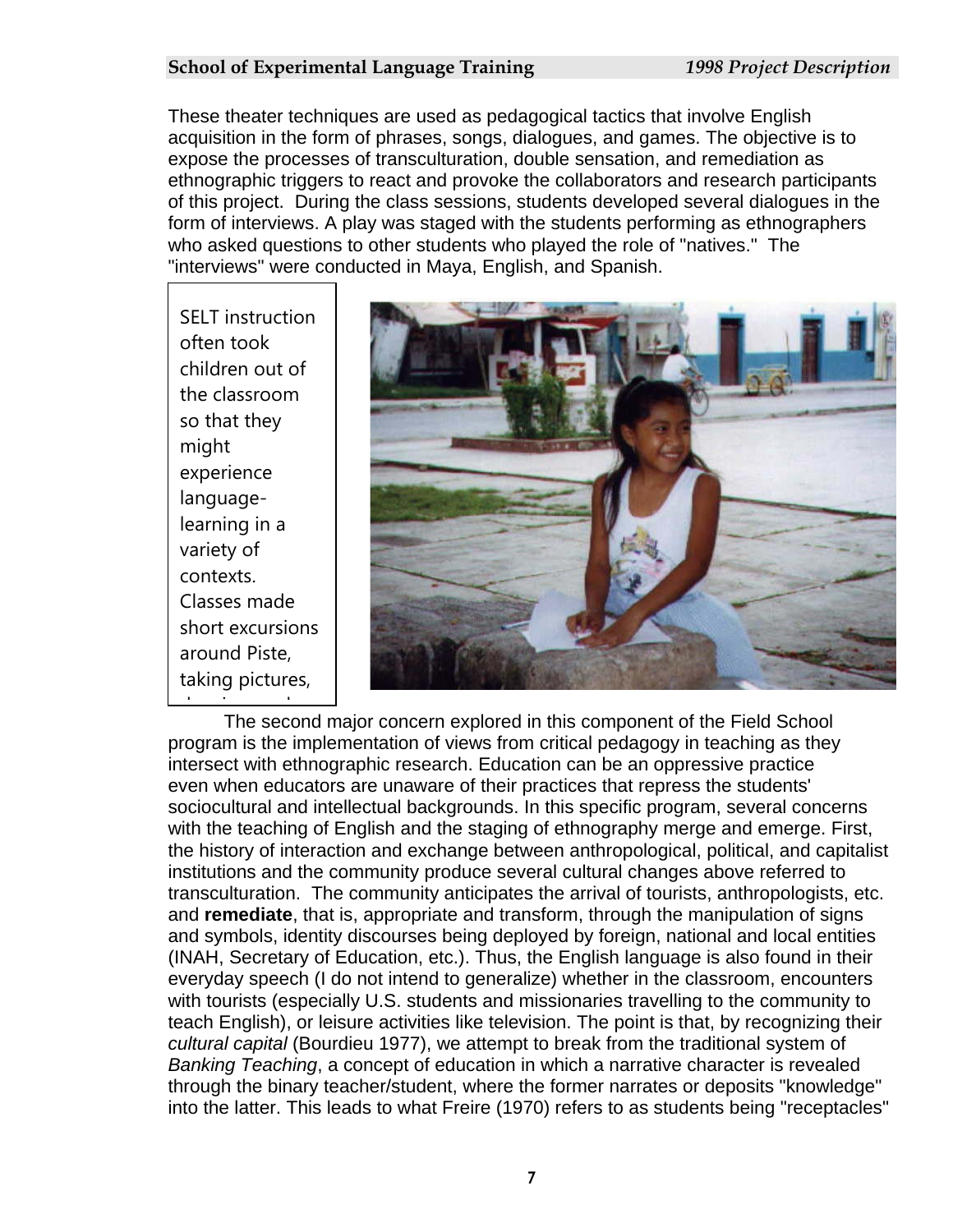to be "filled" with the narrated content (pp.52-53). Learning English involves more than just hearing and reciting words and phrases; it involves recognizing the student's ability to engage in a more critical and creative dialogue with the instructor. The re conciliation of the contradiction teacher/student, Freire (1997) argues, is resolved by recognizing knowledge. This implies that teaching does not occur without learning and allowing the that the teacher is also a student creating the possibilities for the production of student to develop critical thinking and *epistemological curiosity* (p.24-26).

imperative code, but a flexible and open process allowing teachers to collaborate in its among Field School participants (students and instructors) in such a manner that allows English, such as those containing images and dialogues based on the views from the an objective symbolical violence by dismissing the sociocultural background and diversi ty of students found in specific communities and schools (1995:46). Bourdieu Pierre Bourdieu (1997) contends that an educational program must not be an elaboration and implementation (p.134). These principles guide the methodological aspects of SELT through the flexible discussion and elaboration of the class agenda more input from the students as the learning process evolves. Furthermore, the pedagogical action inherent in the implementation of prescribed teaching methods in dominant society (books and methods found in the U.S.A), constitute "symbolic violence" in two senses. First, according to Bourdieu (1995), the "imposition of a cultural arbitrary relation of pedagogical communication and inculcation" (education) is also characterizes pedagogical action as a symbolic violence when certain signifieds are selected by excluding others for their reproduction in the educational system as if they were "natural"(p.48).

sensitivity/awareness inherent in textbooks. The concept of cultural capital can also be seek to develop sensitive, student-oriented agendas that derive from discussions and teachers to learn and teach in a multilingual setting. **Collaboration** is of vital importance in this program to address the ethical and political issues in ethnography and pedagogy. that permit students to internalize interpsychological experience into intrapsychological During the review of several textbooks and other teaching methods, we found that Bourdieu's concepts of "cultural capital" and "symbolic violence" are the appropriate analytical tools in the exploration of images and texts that reflect urban, middle class households (e.g. two-story houses in the USA). Such materials exemplify the lack of extended to symbolic interaction (Mehan 1983 ). Power relations in the classroom take place by giving primacy to discursive practices and linguistic competence that most resemble the teacher's or the majority's ideology. This creates a class dynamic that results in the disempowering of students from minority groups and marginal classes. One of the pedagogical strategies is based on the deliberate exclusion of textbooks and other pre-fabricated materials for the teaching of English in this program. Instead, we students' feedback during the program on a daily basis. We place an emphasis on dialogical teaching techniques by establishing rapport and continuous interactions with students. As stated above, Freire's notion of the role of the educator as teacher/student facilitating the using of critical thinking and a deep conviction that teaching involves learning, we incorporate this principle by becoming students of Spanish and Yucatec Maya. In other words, the learning process requires students to teach and learn, and Thus, we attempt to adopt culturally and linguistically meaningful teaching strategies cognitive categories that occur within the Zone of Proximal Development (Zou and Trueba, 1998). The *Zone of Proximal Development* was defined by Lev Vygotsky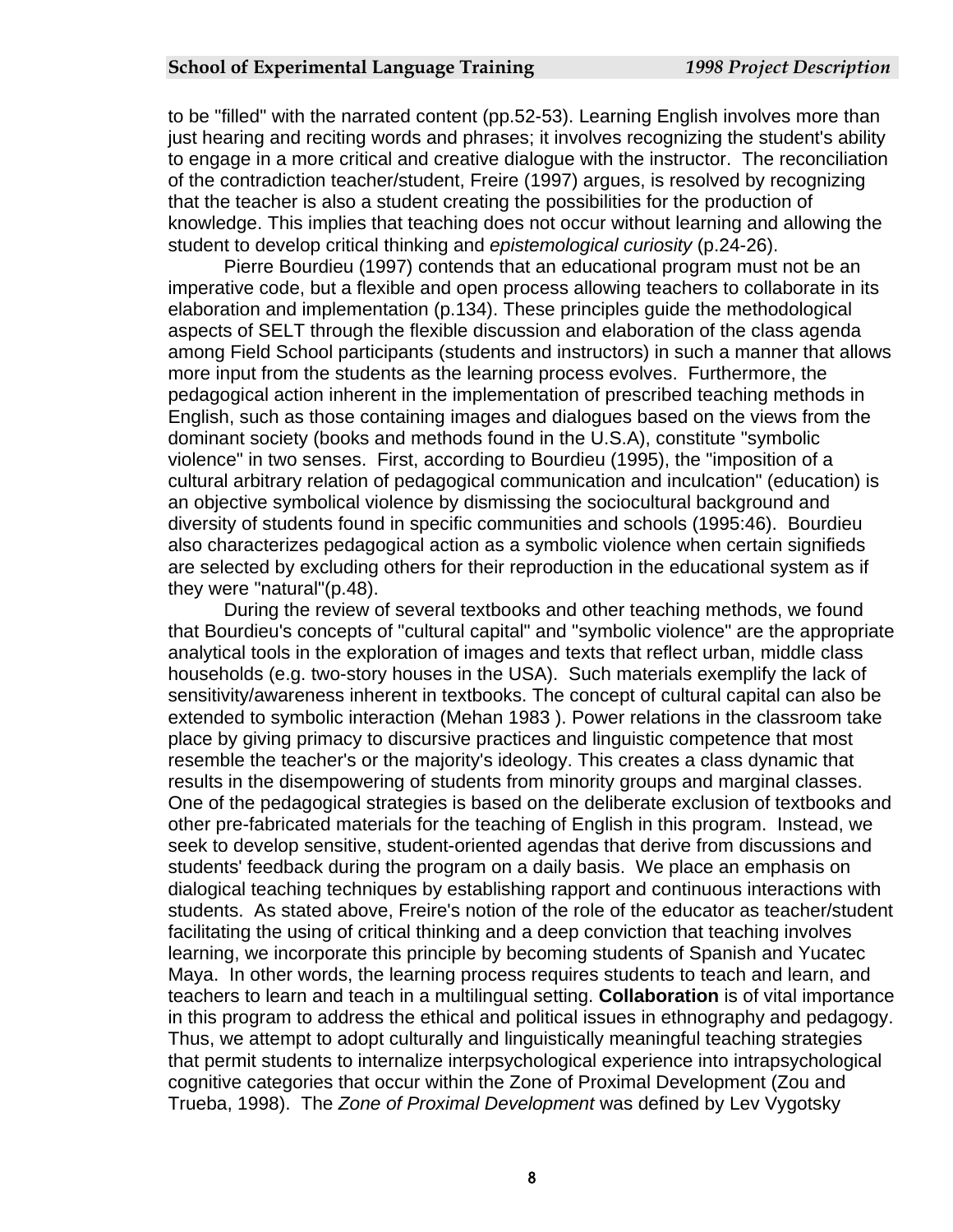(1978,1987) as "…the distance between the actual development level as determined by independent problem solving and the level of potential development as determi ned through problem solving under adult guidance or in collaboration with more capa ble peers (p.86)." This strategy involves the active participation of English teachers and students in the development of activities consistent with students' and teachers' levels of proficiency in Maya, English and Spanish. Most importantly, the concept of collaboration in this context, implies the participation of parents and community members in the entire organization and implementation of the program, from the permits to use public spaces (schools, government facilities, etc.) to the final installa tion and attendance at the Clausura. Development of language skills involves the sociohistorical involves collaboration and support to ensure a more favorable environment for the aspects of the student (Vygotsky 1986). Thus, every aspect of the learning process student, and a more effective development of his/her intellectual potential.

ethnography while reciprocating the hospitality and goodwill of the People in Pisté. This specific component seeks to accomplish that goal by offering English classes free of charge, and without incurring any expenses on school supplies. The immediate benefits (mandatory in core curricula in Mexican middle and high schools). For other students deeper ethical and epistemological implications. Issues of paternalistic practices and the rigorous adherence to Freire's notion of liberation of the oppressed by the oppressed. According to Paulo Freire, liberation is achieved through reflecting and facilitating a humanizing pedagogy and a *co-intentional* education, in which teachers and students are both subjects in the task of learning critically and reproducing knowledge (1970:51). The third major concern for this program involves the distinction made by researchers between applied and basic research. Dr. Castañeda has developed a program that simultaneously seeks to explore the possibilities in experimental for young students may be observed once they begin to take English classes working in tourism related businesses (Chichén Itzá vendors, restaurants, etc.) the benefits are more practical and necessary. The consequences of this approach have nature of experimentation raise several questions. Questions of applicability and implementation of teaching agendas in established educational institutions are raised due to the communitarian nature of the project and the specific circumstances of its implementation. A closer look at the class agenda clarifies such issues by observing a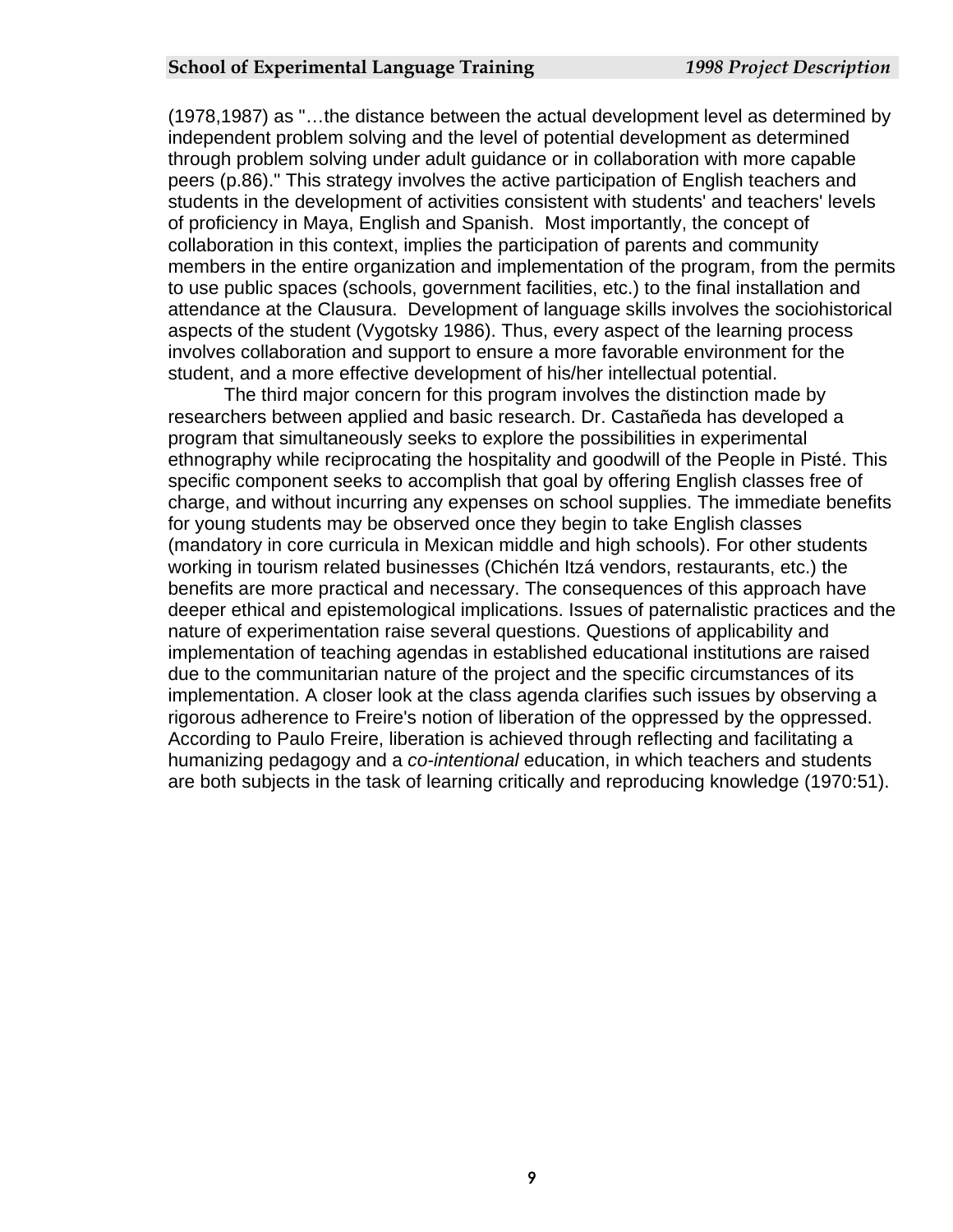## Part 2 Objectives of SELT

Based on the theoretical framework that informs the ethnographic and pedagogical practices of SELT, we list the main objectives and their different modes of implementation and staging. We start with the development and implementation of a four-week English program for children and adults, free of charge. This program involves several activities that seek to explore views from critical pedagogy and the staging and exploration of ethnographic concepts.

The classroom is transformed into an ethnographic field site in which engagements, practices, meanings, and transcultural processes are documented; and artifacts are produced through pedagogical activities and collaboration for the final installation and exhibition of documenting materials and performances as ethnographic Triggers.Teaching sessions consist of vocabulary building and sentence construction based on students' previous experience in English acquisition. Students are encouraged to use words and phrases that they already know. This approach also involves the assistance from peers and instructors. During these activities, double sensation and transculturation are explored through multimedia documentation. Instructors take turns photographing, tape recording, and taking notes. This documentation emphasizes on body movement, posture, and articulation from different angles that seek to capture the performativity of the ethnographic process.

A critical approach in learning is produced by allowing students and instructors to provide words and sentences from their native languages (English, Maya, and Spanish). Daily agendas are based on specific themes which students are interested in learning, including games and other fun activities. The implementation of games has several purposes: To motivate interaction and collaboration among students and instructors; To combine linguistic skills and physical movement in the learning process; To insert new words and phrases in different contexts; And to expand documentation in various spatial arrangements. Drawing and writing activities are designed to further explore the processes of remediation and transculturation in the academic context.

The learning techniques have another pedagogical goal, that is, to encourage students to use language acquisition skills in different ways without privileging verbal performance. Drawing of objects, body parts, geometrical figures, people, animals, etc. allows students to associate images and words in order to improve cognitive processes in learning, while allowing instructors to conduct documentation. Parents and the community in general are encouraged to participate in the several aspects of the learning process. During interviews, teachers encourage adults to participate in activities in order to reinforce a sense of community for the student. This leads to gaining insight and feedback in terms of satisfaction with student's progress, collaboration with student's homework, and a critical assessment of the program for further improvement and adaptation to individual needs. Collaboration is manifested through the engagement between students, Field School members, parents, and other community members in daily interactions and practices such as field trips, interviews, and homework.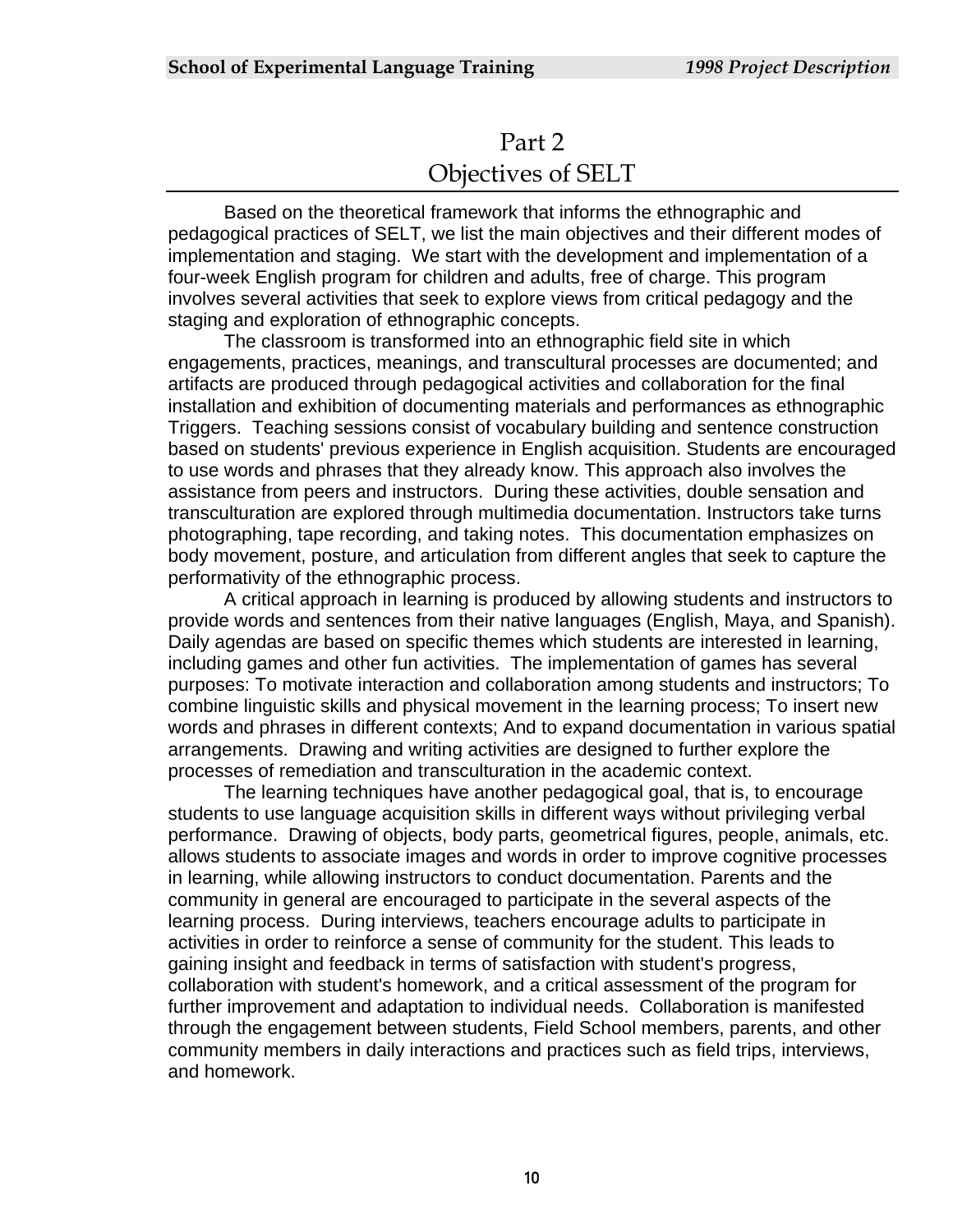The purpose of teaching songs and dialogues is to get students involved in art performance. Singing does not involve music training, but it does involve group organization and basic vocalization of some songs in English and Maya in order to increase vocabulary and performance skills. Through the art techniques, we seek to explore verbal performance in a public setting by training students to create dialogues and to perform short scripts in front of an audience.

The preparation of the Clausura begins from the first day of classes by inviting people to participate in a community project that culminates on this event. All the artifacts and activities being learned, produced and rehearsed during the class sessions are organized in the form of ethnographic installations exhibiting drawings, text, photographs, video, and tape recordings to the public. Students' performances are presented to the community during the Clausura. This final event is strategically organized in order to present to the community the students' progress in the acquisition of English, as the pragmatic aspect of this event. In addition, the Clausura serves to create a public space for the community and students to congregate and enjoy in a familial environment, to present students with certificates and prizes for their achievement, to promote a sense of community and awareness of the importance of family and community participation in the education of their children.

And finally, the Clausura is used to stage an ethnographic installation in which the processes of remediation, transculturation and double sensation are explored through expanded documentation. In addition, artifacts and documentation materials are exhibited in order to provoke comments and reactions from the audience in the form of ethnographic triggers, which in turn lead to evocation, not as the final goal, but as another stage in the emergent and performative nature of the ethnographic situation.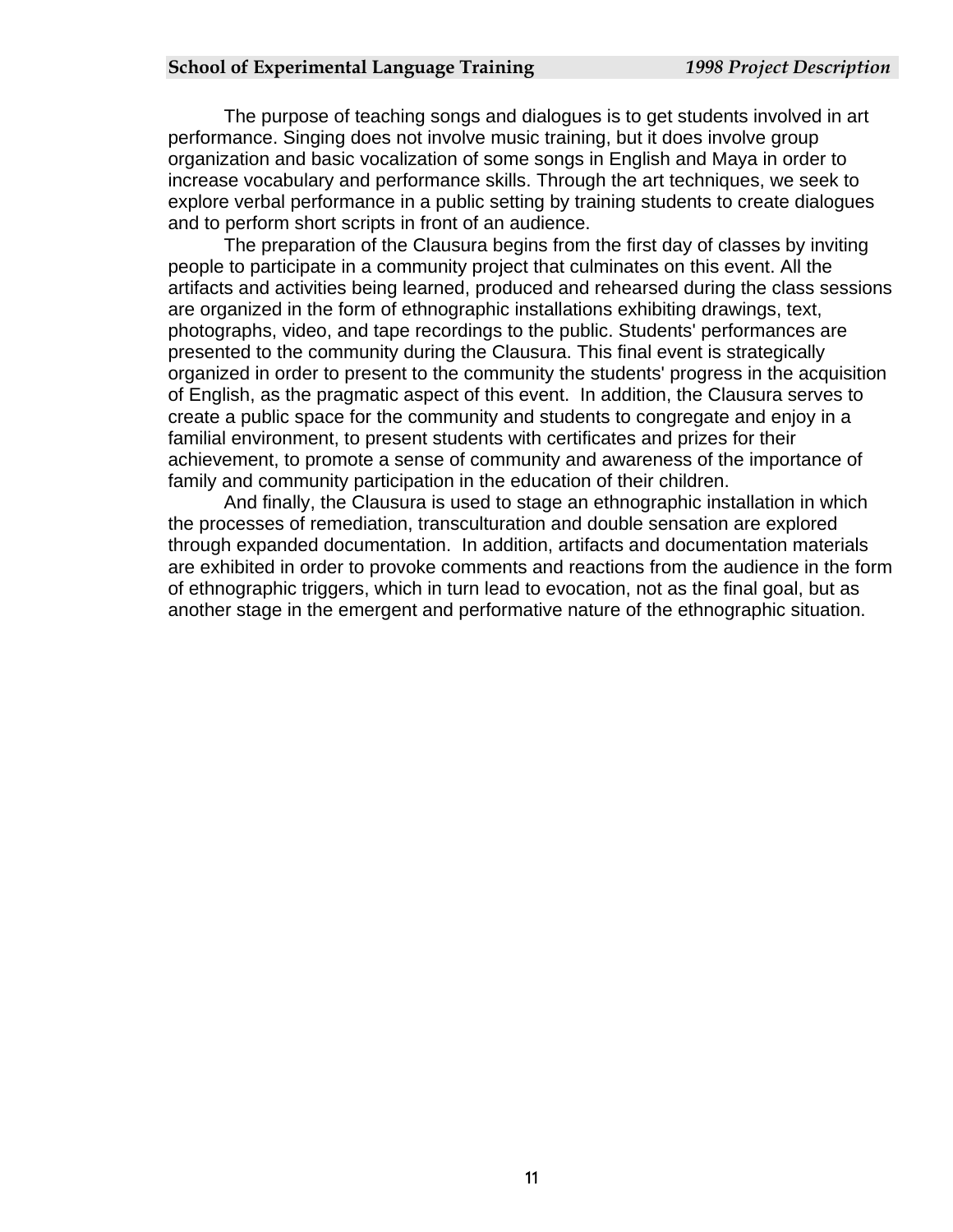## **Part 3 Agenda Of Classroom Activities and Comments**

## **Monday 7/13/98**

**9:30am:** Registration for children and adult classes took place in front of the Palacio Municipal. Students from the Field School, including Laurie, Fernando, Ana, Kathleen, Elisa and Saul took turns signing people in for the English classes beginning the following day. A master list was prepared to record the names of students, addresses, age, and previous experience in English. As many as seventy students were registered this day. Students were designated to two different schedules according to their ages. The first session was planned for children from seven to ten years of age and was held from 9:30am. to 10:30am, Mondays through Thursdays. The second age group was formed with children from eleven to fifteen years of age, scheduled from 11:00 am to 12:00pm Mondays to Thursdays as well.

The thirty-minute break between sessions was designated as a time to discuss the plan for the following session among instructors and to assess the previous session by note taking and exchange of impressions and comments.

 During the registration day we advised parents and children to appear the following day (first day of classes) in order to designate students to their respective schedules. This was done to prevent any confusion among parents and students. We learned from the previous year that many children registered for classes, but a smaller number actually attended as classes began. Thus, having the actual number of children allowed us to decide class size and the number of classrooms to be utilized during the program. During the registration day, approximately 70 children from ages 7 to 14 signed in for classes

## **Tuesday 07/14/98**

**8:30am:** We met with Leni A. Tun, director of the Centro de Educacion Pre-escolar (Center for pre-school education) "Felipe Carrillo Puerto" to receive the keys for the building and to sign a form that included an inventory of the furniture and equipment of that institution.

**9:30am - 12:00am:** The first meeting with students involved several activities, in which the entire team of the Field School participated in the organizing and documenting of the first day of classes.

 We began by placing children in the courtyard to accommodate everyone due to the classrooms' size. Chairs were placed in circles as we called the names of students. Four groups were formed, two for the 9:30am session, and two more groups for the11:30am sessions. Kathleen Murphy and I began the introduction by stating our roles as instructors. We proceeded by introducing the rest of the team while we were documenting the session through photographing, video, and note taking. Following the introductions, we proceeded by distributing labels reading "my name is" in English, Spanish, and Maya. This tactic was designed to begin the learning process taking into account the linguistic backgrounds of students and researchers in this specific educational setting. From the beginning, we emphasized the recognition of our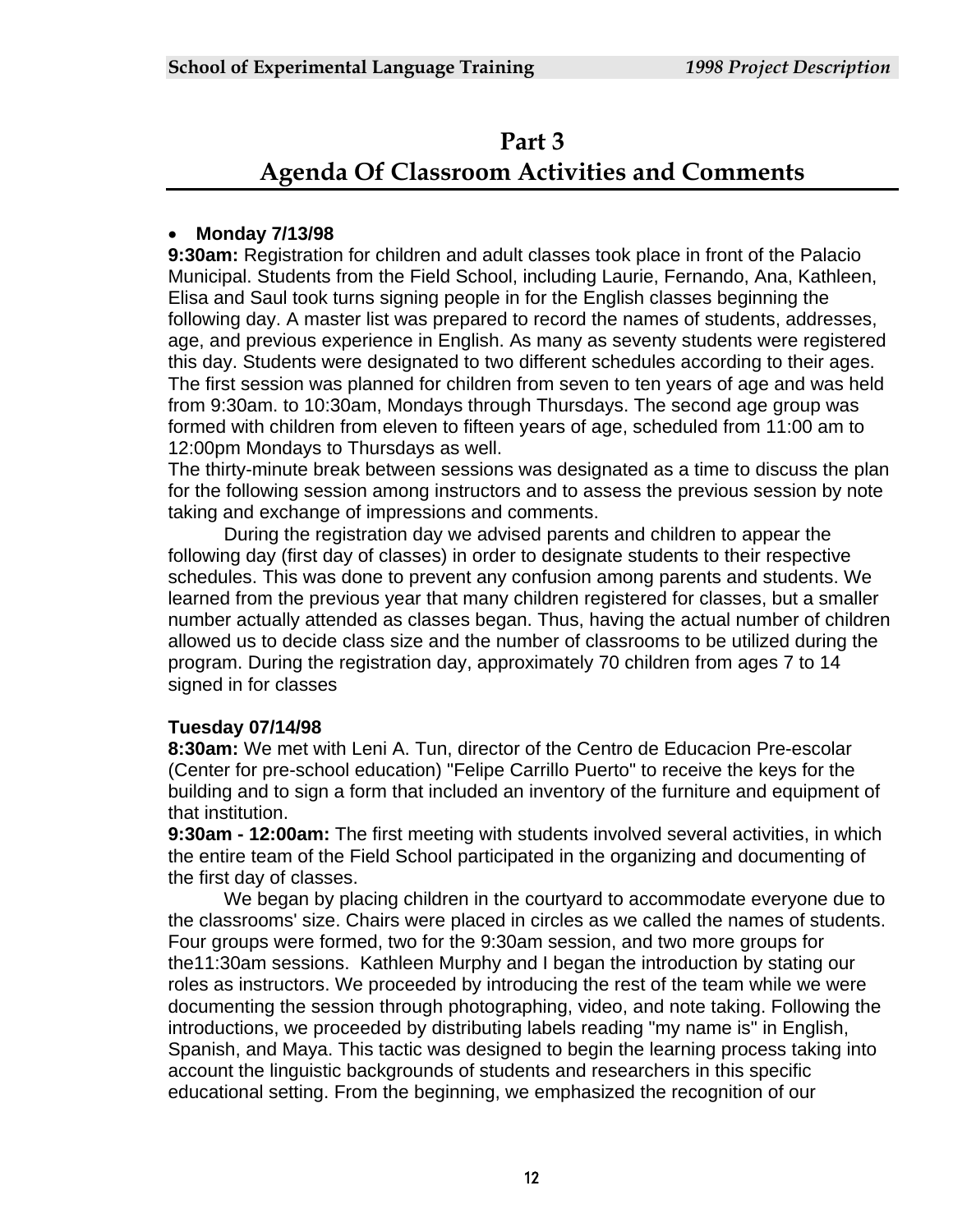presence not only as instructors, but also as students of a second (or third language) during the program. Furthermore, the insistence on promoting a multilingual interaction is justified by the theoretical framework that guided this program as an experimental endeavor informed by views from critical pedagogy and experimental ethnographic research.

 Several phrases in English, Maya and Spanish were practiced to introduce us and to establish rapport among students. In addition, the four groups of students formed circles and interacted among themselves and researchers, while the rest of the team photographed and recorded the activities and spatial arrangements.

#### **Wednesday 07/15/98**

**9:30am class agenda:** Kathleen and I began by introducing ourselves again to the students. We formed a large round table with the small desks in order to change the traditional teacher-students spatial arrangement. The first activity consisted of asking children what words in English they were interested in learning in order to develop a theme for that session. Based on their requests, we proceeded by asking who knew the English words for body parts and geometric shapes. This was implemented by pointing to shapes in the classroom, such as lights (square), blackboard (rectangle), cans (circle and cylinder). We also asked students if they knew any other shapes. Some students added the trapeze and the rhomboid to the list. Next, we proposed to teach body parts, to which the students agreed. The English words arms, legs, fingers, feet, nose, eyes, face, head, mouth, hair, toes, and neck were practiced by pointing our finger to such parts and asking students in Spanish to name the parts in English. We found that they already knew some of the words.

**11:00am class agenda:** The second session was similar to the first one in terms of activities. Although students in this session range from ages 10 to 14, we decided to have the same activities (body parts and geometric figures). Activities included naming shapes and body parts and providing new words in English in order to build vocabulary for future activities.

**Comments:** During the first and second sessions, Kathleen and I took turns taking photographs and recording the activities in order to put into operation the elements of experimental ethnography as discussed in the theoretical framework of this program.

The views from Critical Pedagogy were also explored through the deployment of several tactics that included allowing the students to provide words they already knew in English; this procedure permits the student to interact with instructors and classmates in a more active manner. Furthermore, this didactical strategy also makes evident the process of transculturation expressed in students' discourse. As children become exposed to quotidian interactions with tourists, television, and educators, there is an exchange of information and cultural practices occurring in different directions. This process poses a question to the concept of acculturation in the representations of Maya communities like Pisté, as depicted in ethnographic literature.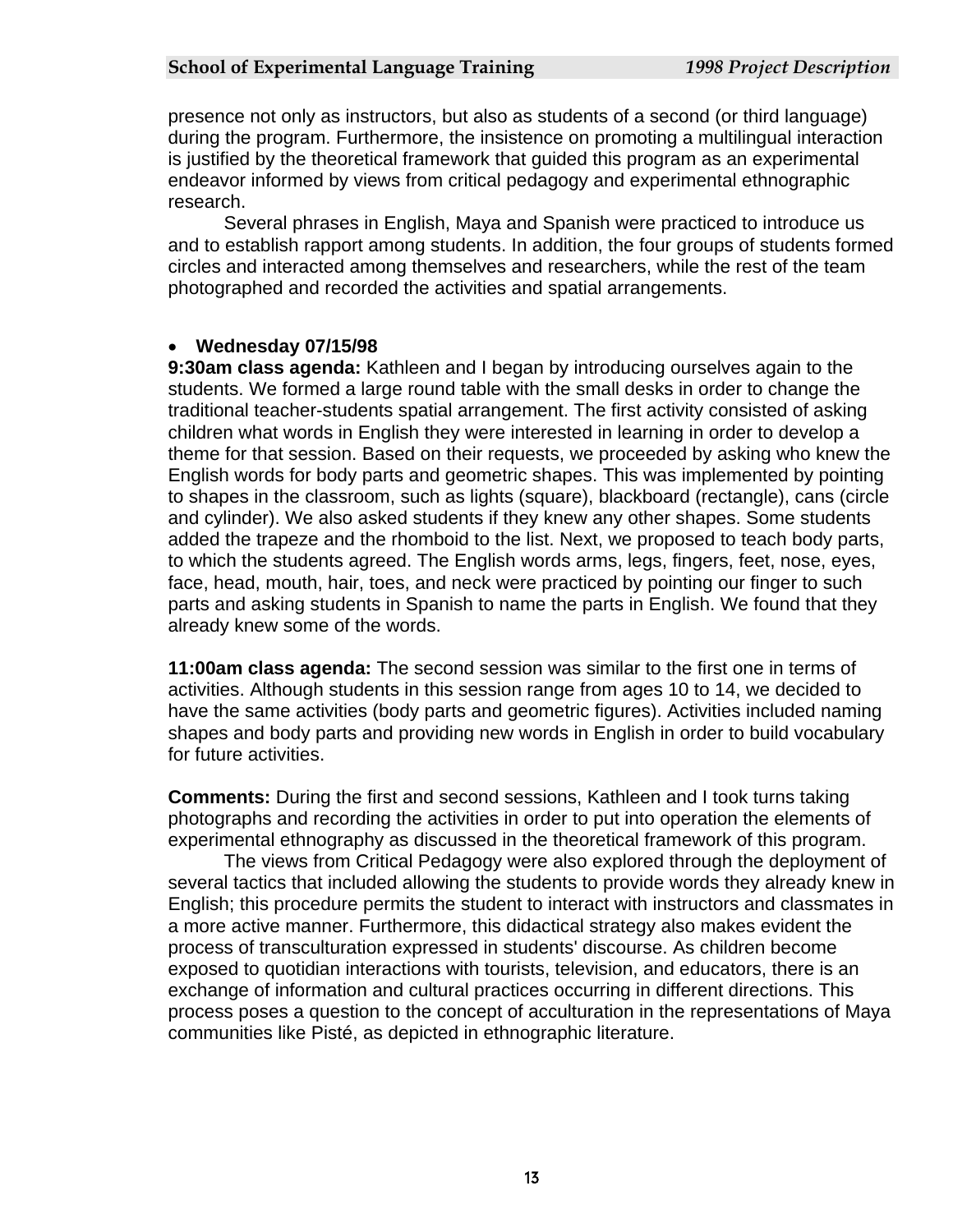#### **Thursday 07/16/98**

**9:30am class agenda:** The first session was comprised of a review of the previous session's vocabulary through games. We went to the courtyard to practice geometric shapes with our bodies. We formed the circle, rectangle, trapeze, rhomboid, hexagon, and square by holding our hands and naming the figure, first in Spanish followed by its English equivalent. The review of body parts was done through a game that consisted of two teams and a volunteer facing each team, standing on top of the table. Each volunteer took turns pointing at a body part followed by one of the team's members naming that part in English. The students named the parts in a very informal fashion. Those who forgot the words were encouraged to get help from their classmates. The second half of the session was dedicated to the introduction of new sets of words. Students were encouraged to express their predilection in vocabulary building. Students requested colors and animal names. Thus, we spent the rest of the session practicing words like red, black, orange, white, purple, green, blue, and the names lion, cat, dog, chicken, rooster, and bird. As in the previous session, some students showed their knowledge of English words.

**11:00am class agenda:** The second session with teenagers was also divided in two segments. The first one was dedicated to review shapes and body parts. Students provided more words, both in English and Spanish, than the first class did. The second part of the session was also dedicated to introduce colors and names of animals. Students were encouraged to look in their notes for words that they forgot, and to ask for help from their classmates.

**Comments:** Today's sessions did not involve much documentation due to the absence of Kathleen and Laurie who were sick. However, I took notes and photographs whenever I had a chance. The inclusion of competition games is designed to promote collaboration among students, and to make the class more enjoyable. Games are an important aspect of learning, for they stimulate students' participation and reduce the tension that builds up during class sometimes. As the first sessions of the program take place, we have recognized the difficulties that emerge in the implementation of ethnographic strategies at the same time that we attempt to put into practice views from critical pedagogy. One such difficulty is found as we attempt to expand the documentation of the learning process without disturbing it. This is not to say that we are trying to erase or make our presence less apparent. On the contrary, our presence is from the beginning being documented and made evident. This strategy is consistent with one of the principles guiding the ethnographic research. *Double Sensation* involves documenting and making evident our presence, so that *we,* as researchers recognize ourselves as part of the ethnographic process. Thus, the binary logic of object/subject in the learning/ethnographic site is pushed to other realms by our performance. In addition, photographic documentation of games and other activities is deployed to capture the performative aspects of the process by focusing on body postures, gestures and space from different angles. This form of documentation is produced and circulated during the Clausura (end of classes) through an exhibition of photographs that will be used as triggers to elicit responses and comments by people attending the event.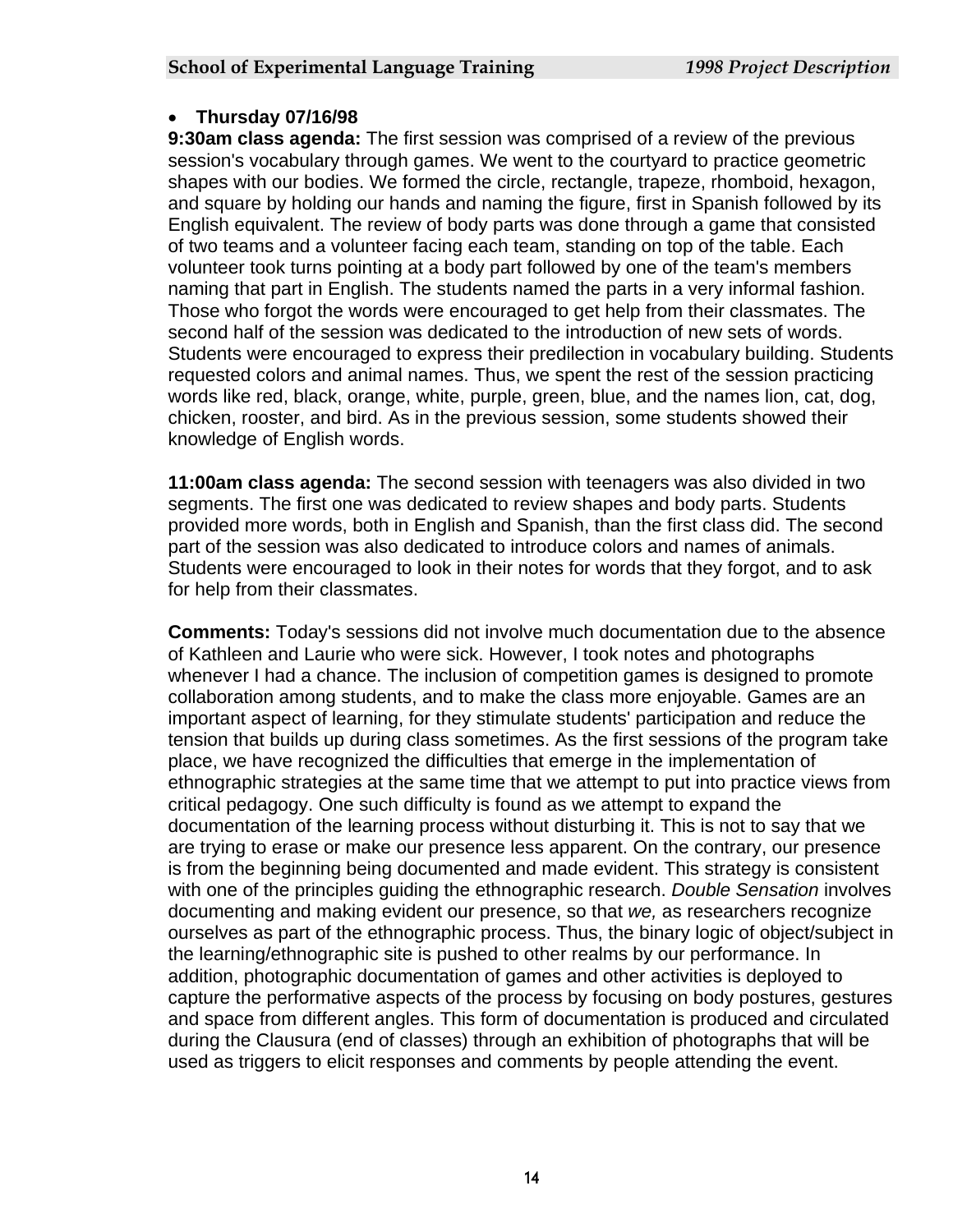#### **Monday 07/20/98**

**9:30am class agenda:** The activities for this day included practicing greetings and short phrases as to broaden students' linguistic repertoire. The following phrases were asked in Spanish and several students attempted to articulate them with our assistance: Good morning, Good afternoon, Good evening, and Good night. In addition to greetings, we also started to practice in a dialogical form the phrases "what day is today?," "Today is Monday," and "What date is today" The second activity was suggested by Kathleen, who invited the students to draw a "Maya flag" using the shapes and colors that we had practiced in English. In addition to the drawing, students were encouraged to write a narrative about the Maya culture. We provided the students with crayons to start the drawings, which would take two or three sessions. The final activity of the day consisted of distributing candy to students when they were leaving the classroom. This activity not only served as a reinforcing strategy, but also to practice "thank you" and I will see you tomorrow" as every student got his/her candy.

**11:00am class agenda:** The same activities implemented in the first session were repeated with the students of the second session. Greetings and dates were practiced. Again, students showed their knowledge of English by contributing with words and short phrases like "good bye" etc. The "Maya Flag" assignment was also presented and students were enthusiastic about the project. Students also practiced "thank you" and " I will see you tomorrow" as we gave them candy by the end of the session.

**Comments:** Activities like drawing the "Maya Flag" are designed to explore the ways in which students as members of the Maya community remediate anthropological discourses about the identity of the Maya. One of the persistent images in the elaboration of the Maya flags was the pyramid "El Castillo" located in Chichén Itzá. The process of *remediation* occurs when members of a community appropriate symbols and signs in their discourse of identity that have been previously produced and deployed by institutions such as government, anthropology, and the tourist industry through technological and discursive means. The Pisteleños incorporate such discourses through which they are mediated, and *recirculate* them in the construction of their identity. The documentation of these activities is produced and presented strategically through multimedia (drawings, narratives, and recordings of oral presentations) at the final installation to expand documentation.

## **Tuesday 07/21/98**

**9:30am Class agenda:** The agenda consisted of a review of greetings, completion of drawings of the Maya flag, jumping while counting in English from one to twenty, and drawing a giant on the courtyard to practice previous and new body parts and colors. Several students volunteered to give oral presentations of their narratives and flags. The phrases "How old are you" and " I am # years old" were practiced. Students asked among themselves their ages. As in previous sessions, we decided to improvise activities to enhance spontaneity and class participation. A calendar with special dates for each student was assigned, but students did not show interest. At the end of the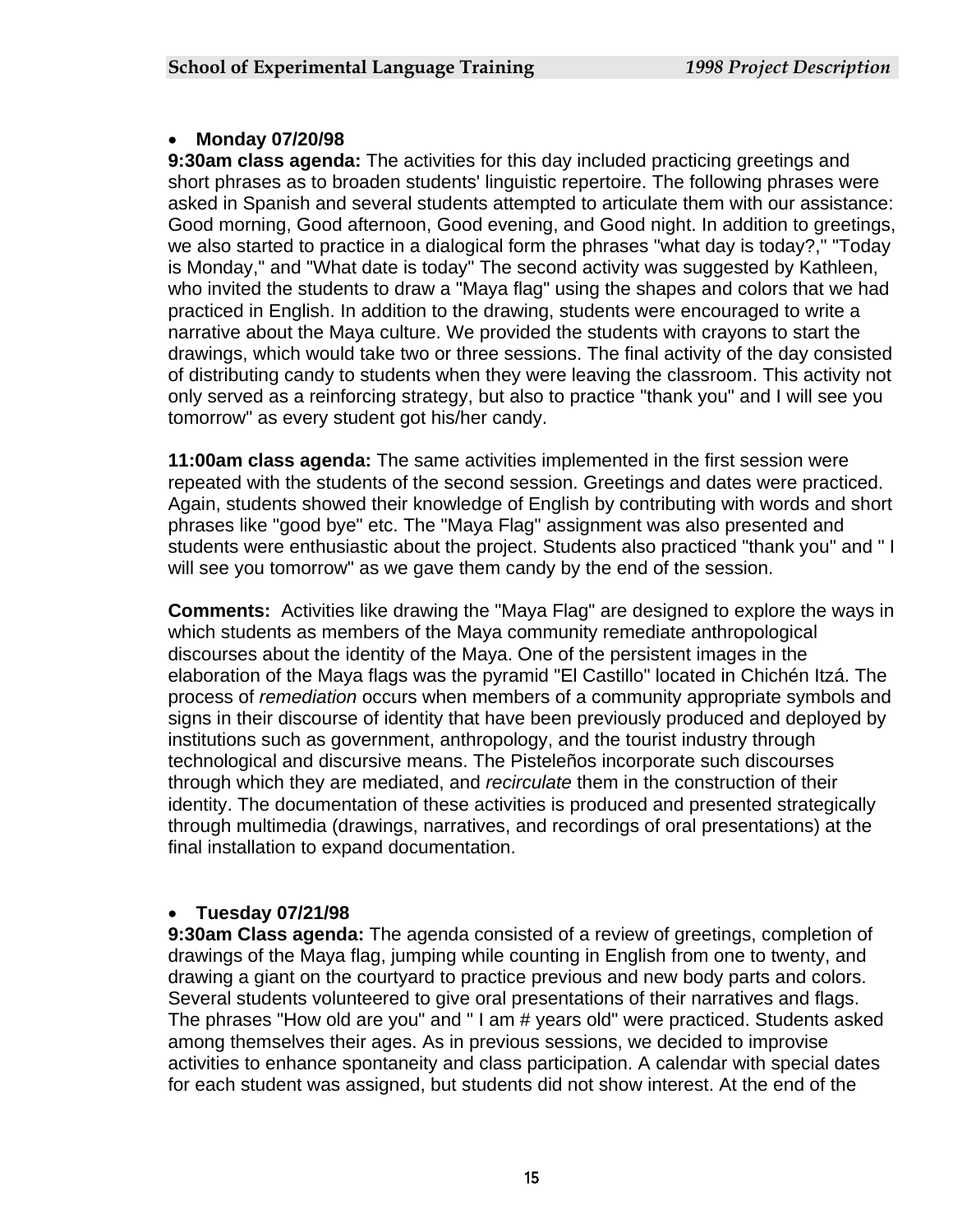session, we decided to introduce briefly the song "Head and Shoulders" to review body parts.

**11:00am class agenda:** The second session followed the same agenda as the first one. In addition, students suggested practicing the ABC, so Laurie provided the ABC song as an improvising tactic.

**Comments:** Informed by the views of critical pedagogy, specifically Paolo Freire's ideas on education, we design flexible plans that allow for students to suggest specific activities and games they are interested in doing, and provide an ample repertoire of linguistic exercises that fit their varied interests. Rigid teaching agendas do not allow students to engage in a more critical interaction with instructors by imposing on them a pre-established body of knowledge that represses the knowledge that they already posses. Consequently, we have constantly noticed how students offer new words in English, and take leading roles during the sessions. This behavior also extends to other students who become more expressive and participate more actively in the learning process. Furthermore, students not only benefit by finding a social space in which they can practice previously learned words, but we also find new ways to improve rapport and to enhance self-confidence among students.

#### **Wednesday 07/22/98**

**9:30am class agenda:** review of body parts through the activity consisting of Laurie drawing a person on the blackboard while the students named the parts until the body was completed. Review of greetings briefly. We rehearsed the song "Head and Shoulders". Some of the students already knew the song, so we decided to improvise two more verses, " Belly and fingers, eyes and nose" and "Feet and arms and hair and neck." I also improvised another activity to practice body parts and colors by taking the students to the courtyard and asking them to draw body parts on the floor with the chalk of their choice. Students named the color of the chalk they have selected and proceeded to draw. Laurie and I assisted the students while taking turns photographing the activity.

**11:00am class schedule:** The first twenty minutes were assigned to the completion of drawings and narratives. We announced the second stage of the flag activity for the following day, which consisted in voting for the  $1<sup>st</sup>$ ,  $2<sup>nd</sup>$ , and  $3<sup>rd</sup>$  place for the best flags based on the applause from the students as we presented each flag. We also told students that all flags were part of the installation during the Clausura, and that prizes would be given to the winners. The second part of the class took place at the Plaza Principal (Main Park). Students were assigned to make drawings of tourists walking on the streets. We provided sheets of paper and crayons. Students were encouraged to use the words they had learned for the drawings.

**Comments:** The processes of transculturation occur at different levels and in multiple directions. When we observe students performing certain tasks and engaging in verbal performance, it becomes obvious that cultural change is multidirectional. One example is provided by their knowledge of English words and phrases acquired through previous language programs by foreign institutions such as universities and religious groups and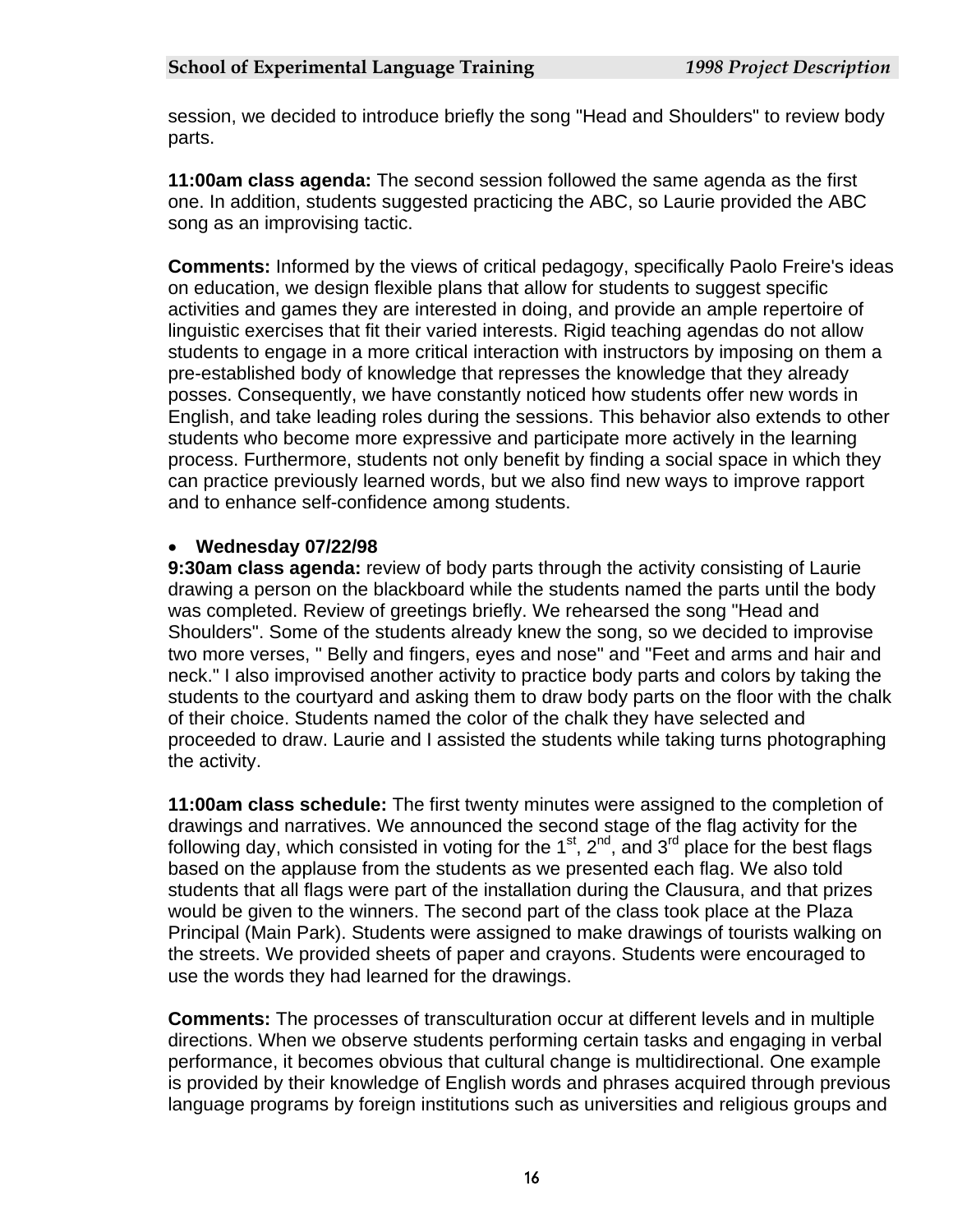by cable television available in the community as well. While tourists learn new words in Spanish and Maya, community members appropriate and transform new ways of interaction with tourists. The concepts of acculturation and enculturation appear to be inadequate in describing cultural aspects of this community. When we observe students performing certain tasks and verbal performance, and during our interactions with them, we have also learned phrases in Maya and the colloquialisms in Spanish from the Yucatec region. The drawing activities and their documentation provide further evidence of our interaction with students inside and outside of the classroom. This also serves as a tactic to include the spatial surroundings of the classroom and to promote a more interactive learning. It is also a deliberate attempt to break with traditional classroom's dynamics imposed by space and history of the educational institution as a conditioning structure.

## **Thursday 07/23/98**

**9:30am class agenda:** The planning for Thursday included finishing drawings of tourists in the park and review of vocabulary. New themes were introduced. Vocabulary on clothing and accessories was practiced. New words like tie, ring, shoes, dress, pants, etc. became part of the students' repertoire. Several students were actively participating by giving names of clothes and accessories that they already knew in English. The remainder of the class was dedicated to the voting and reading of flag histories. Students voted for their favorite flags by applauding. As I showed the flags, Laurie counted the number of clapping students as votes.

**11:00am class agenda:** We also had the same basic plan for the second session. Activities were conducted in the same order, and with similar results. The winners of the flag competition were to be announced during the Clausura for both groups. We asked students to bring their parents or relatives to the Monday class. We planned to have brief meetings with parents to inform them about the Clausura. Students were invited to attend to the installation of the Chilam Balam project on Sunday 26. We decided to meet parents and establish rapport, at the same time that they participated in the installation.

**Comments:** One of the important aspects involved in the learning process is the family factor and its role in the student's academic success. This notion has been extensively explored in education. The student's sociocultural background has a tremendous effect on his/her development and subsequent learning process. The importance of getting parents and relatives involved in the learning process of the student is linked to the Vygotskian concept of *Zone of proximal development.* This concept is defined as the distance between the actual development level of the student and the level of potential development determined by the assistance of adults. By learning parents' socioeconomic and educational background, and the extent to which they get involved in the students' learning processes, we are able to detect which students need more or less assistance than others without relying on quantitative measurements. From the ethnographic perspective, the level of collaboration within the community is of vital importance in creating an experimental ethnography that breaks with the binary logic observer/observed and ethnographer/ informant commonly found in ethnographic accounts.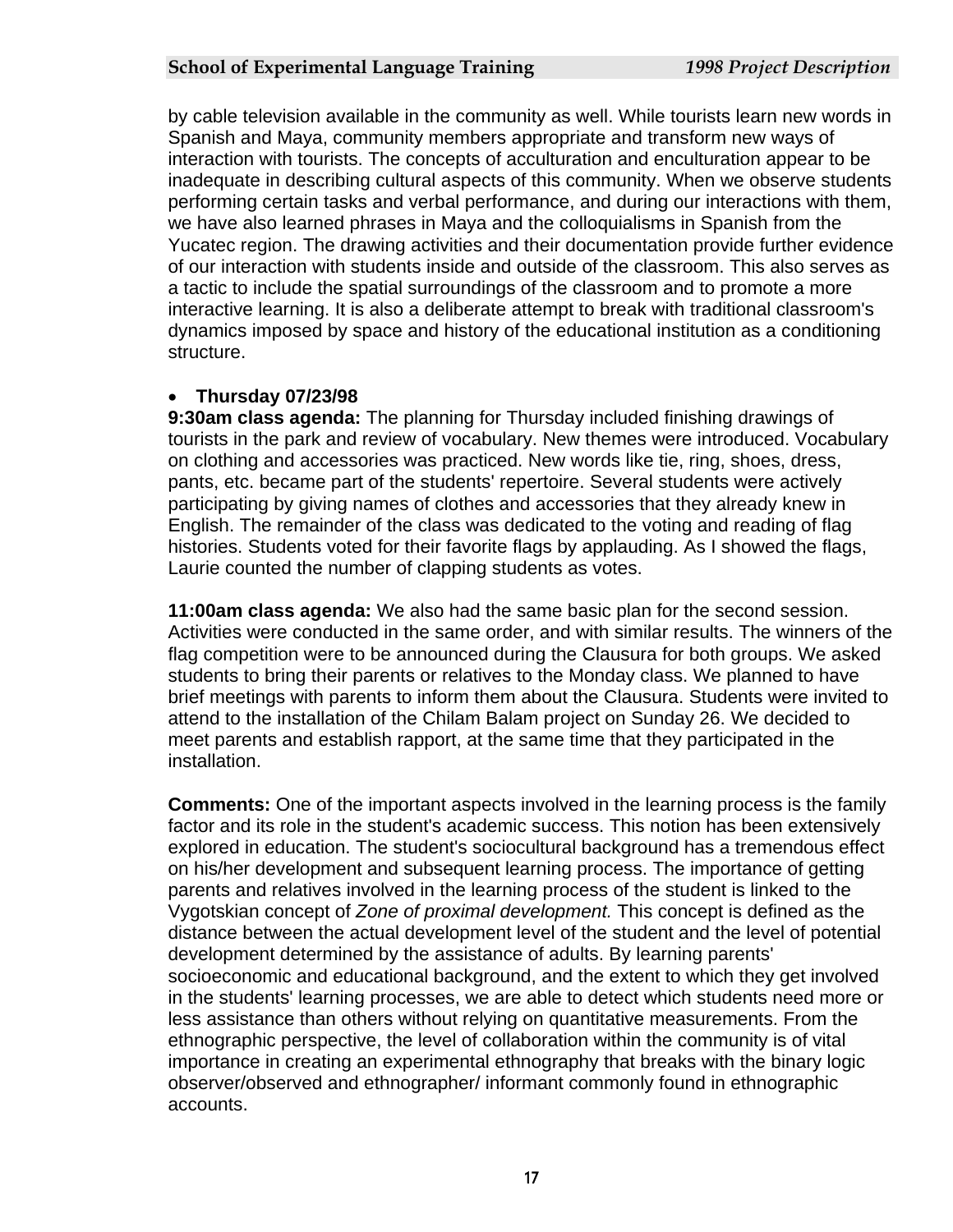#### **Monday 07/27/98**

**9:30am class agenda:** Meeting with parents. Review of vocabulary: body parts, colors, shapes, clothes, writing of words on the board, and songs. Since most of the students were restless and reluctant to participate in the planned activities, we agreed on their requests of writing on the board the names of clothes they suggested. Most students were very interested in writing and taking notes.

**11:00am class agenda:** For the second session, we planned to introduce a new activity that consisted of training students in photography, note taking, tape recording, and interviewing. Most of the class was spent on vocabulary review and an introduction of the "ethnographic activity" for Tuesday.

**Comments:** Few interviews were conducted with parents during this Monday due to their work schedule. Nevertheless, those who appeared had questions and opinions about the program. They also showed their appreciation for the program, and commented on the benefits for the children. Applied anthropology tends to be separated from academic anthropology on the premise that the former has a direct pragmatic effect on the community, and the latter a primary concern with "basic research." The SELT program, is one of the three components of the larger project The Field School in Experimental Ethnography designed to implement experimental views in anthropological research while reciprocating the hospitality of the community by offering free English classes to children and adults. This collaborative aspect of the program is present in the three components and, in the case of SELT, the combination of theories and views from critical pedagogy in order to explore the possibilities for improving teaching practices and research.

## **Tuesday 07/28/98**

**9:30am class agenda:** Review of vocabulary and introduction of new phrases: I am hot, I am thirsty, I am cold, I am hungry, I am crazy, etc. Laurie and I documented the activities through photography, notes, and tape recorder.

**11:00am class agenda:** Brief lecture by Dr. Castañeda about activities anthropologists do, including interviewing, photographing, recording, and observing. Brief description of a camera and its parts. Practicing of camera parts and photographic equipment in English followed by training of students in taking photographs. Each student was assigned to take two photographs of the subject of their choice. We announced to the students the following activity for Wednesday, which consisted in learning about tape recording. Intensive documentation by team members: Lisa and Fernando on the video camera. Elisa, Ana, Dr. Castañeda, Laurie and I were photographing and recording while assisting students. Photographs by students were recorded on a list with student's name and photo number.

**Comments:** The purpose of expanded documentation is to make evident our presence in the ethnographic process and to transform the classroom into an ethnographic site. By disrupting the traditional arrangement of the classroom and its inherent binary logic of teacher/students to a collaborative effort in which we become the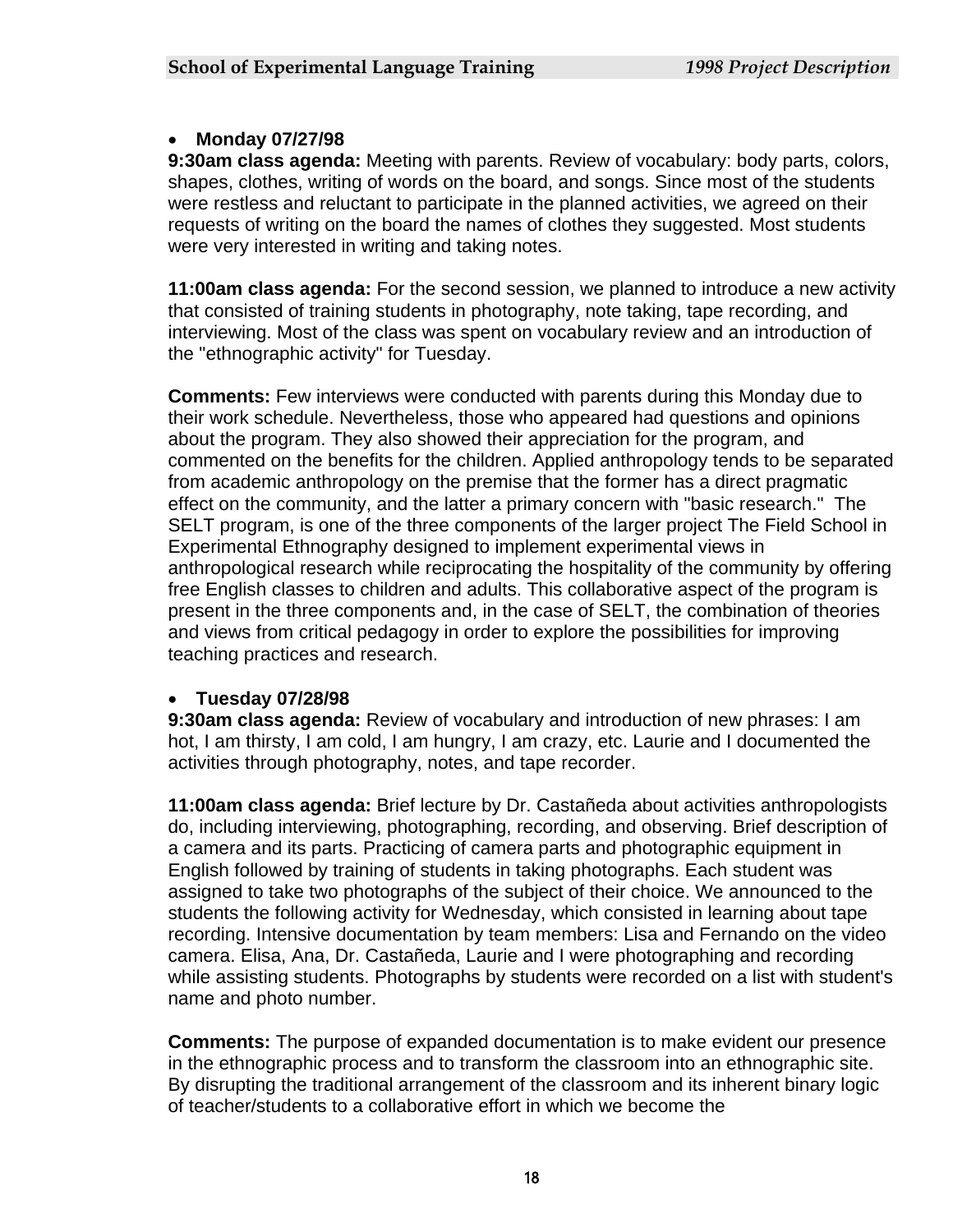observers/observed. This documentation is included in the final installation during the Clausura.

## **Wednesday 07/29/98**

**9:30am class agenda:** Review of vocabulary and phrases through songs and games. I suggested a trip to a swimming pool at one of the hotels in town. This was presented as a reward for the students' progress in learning and excellent behavior. We asked them to obtain a written permission from their parents, or to bring parents with them. The trip was scheduled for Thursday.

**11:00am class agenda:** This first half of the session was assigned to the review of vocabulary. During the second half, we gave a brief description of the tape recorder and its parts. Next, we practiced some of the recorder parts in English, and proceeded to ask volunteers to start brief recordings of interviews among the students. The students decided they wanted to conduct interview in a reciprocal fashion. Several phrases were practiced in English, Spanish and Maya. Team members Fernando and Ana took video and photographs while assisting students with their tasks. Laurie also assisted students with the recording of interviews while I asked students to name the parts of the recorder in English.

**Comments:** Training students in interviewing and recording was designed to expose students to these electronic devices and techniques used by ethnographers. In addition, this was a tactic to teach more words and phrases, and to reaffirm previous lessons. A third goal was to prepare students for future activities that involved an actual play to be prepared for the Clausura. These tactics have a didactical value for students and allow us to gather more documentation produced by the students themselves.

## **Thursday 07/30/98**

**9:30am class agenda:** A meeting was arranged with parents to discuss the trip and the importance of their involvement in their children's activities, including the Clausura. While Laurie started some games with the students, I met with the parents to discuss the details of the trip and the Clausura. We spent the second part of the session drawing and playing with students in the courtyard. The trip to the swimming pool was scheduled for noon. Two parents participated in the trip and provided transportation.

**11:00am class agenda:** During the second session, we reviewed several greetings and short questions in English, Maya, and Spanish that the students had to include in their written interviews among themselves. After the interviews were conducted, we collected them as part of the documentation to be included in the installation at the Clausura.

**Comments:** At this point in the program, students start to show more interest in speaking words in Maya. One of the possible explanations is that there is a stigma attached to Maya speaking among members of the community as some of the students indicate that only *Chacmoleros* and *Tepos* speak Maya. The label *Tepos* is used in the community to refer to drunkards. A group of street vendors known as "Chacmoleros" (a derogatory label for children and adults selling replicas of the Chac Mool) usually speak more Maya than the rest of the children who come from families that are more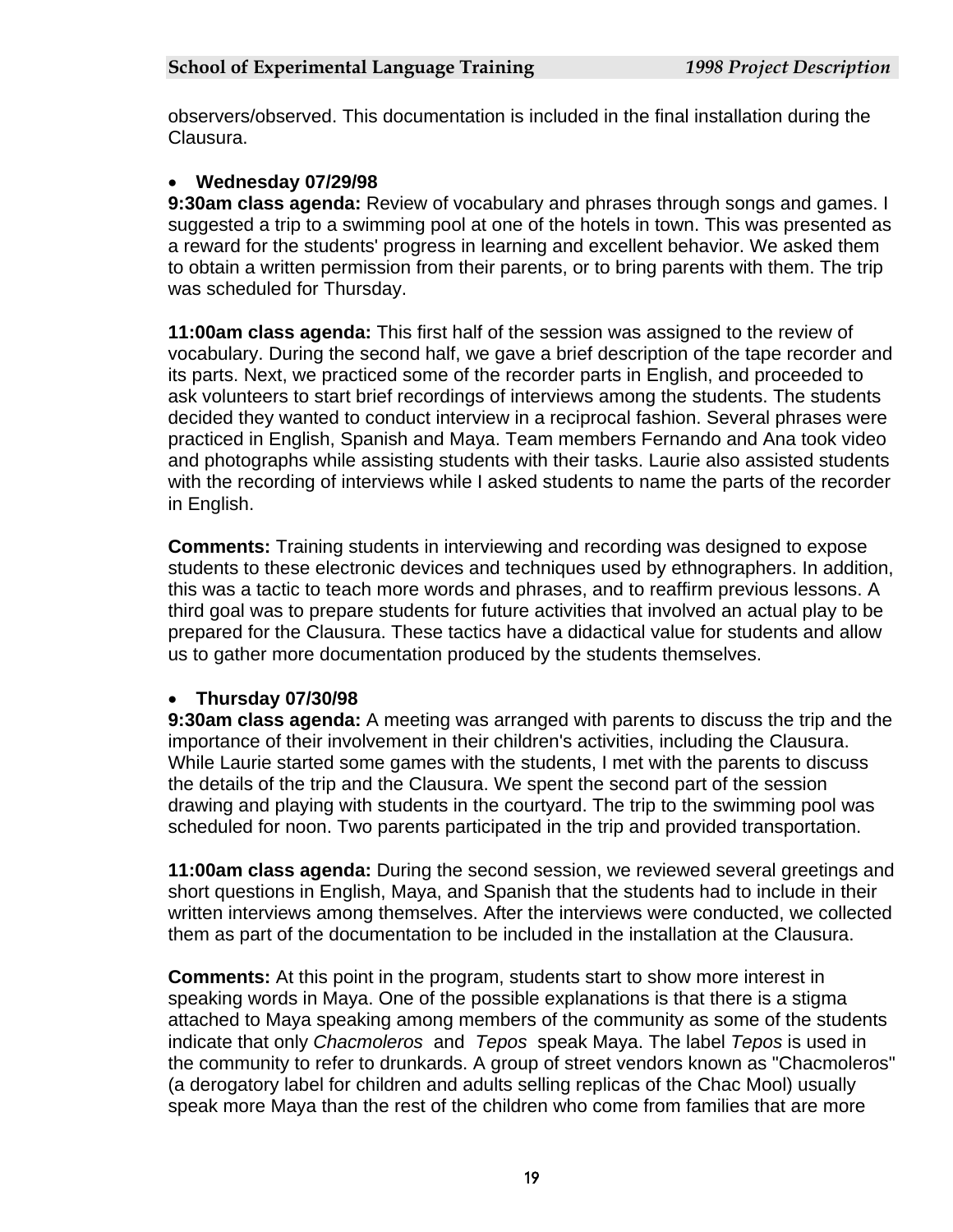affluent. We believe that, as we developed rapport and gained their trust, students became more willing to let us know they speak Maya. We continuously send messages to students about the importance of knowing more than one language, and insist on asking questions about words and phrases in Maya during class. Perhaps this effort on our part has become an important factor in their decision. As the day of the Clausura approaches, our activities produce more documentation that will serve as triggers for the attending community to provoke their responses and comments during the event. Several tactics have been deployed to increase parents' collaboration during the program and the community involvement through requests for facilities such as the swimming pool from a local restaurant, transportation and other items. The goal is to put into operation the pedagogical views based on community involvement, and ethnographic research as a collaborative effort.

## **Monday 08/03/98**

**9:30am class agenda:** The planning for Monday included two activities. The first one consisted in teaching students how to construct a genealogy of their families. A family tree was drawn on the board indicating in the English equivalent words for father, mother, uncle, sister, grandmother, etc. The students were assigned to draw on a piece of paper a similar family tree using the new words in English in small boxes, and adding the appropriate name of the family member to the box. Several students showed their knowledge of English during the activity, and shared it with their classmates. We also provided new words for their repertoire, and practiced through rote rehearsal. During the last part of the session, we discussed the activities for the Clausura, such as the construction of posters with drawings and photographic materials from previous sessions.

**11:00am class agenda:** For the second session, we had the same activities as in the first one. The only difference was the type of materials to be used on the posters. Since photographing, recording and writing of interviews were activities designed only for the second group, we devoted more time to the discussion of posters and selection of materials.

**Comments:** Experimental ethnography in the classroom is guided by the elements already discussed in the definition of SELT and its goals. Expanded documentation is one of the strategies to be implemented through the activities designed for the second class. Photographs, recordings, and written interviews conducted by students are tactics whose function is to diversify the learning process allowing the student to enact his/her cultural knowledge in a more practical/creative context. The final goal is to expand documentation from other viewpoints, which is utilized during the Clausura in order show the processes of transculturation, remediation, and double sensation, which in turn expose the methodological and epistemological issues in the production of ethnographic knowledge and the need to continue experimental ethnography.

## **Tuesday 08/04/98**

**9:30am class agenda:** The first session was planned to prepare the posters with photographs, drawings, and texts. We designated one poster for each group made up of four students, and distributed the materials arbitrarily. We pasted materials and let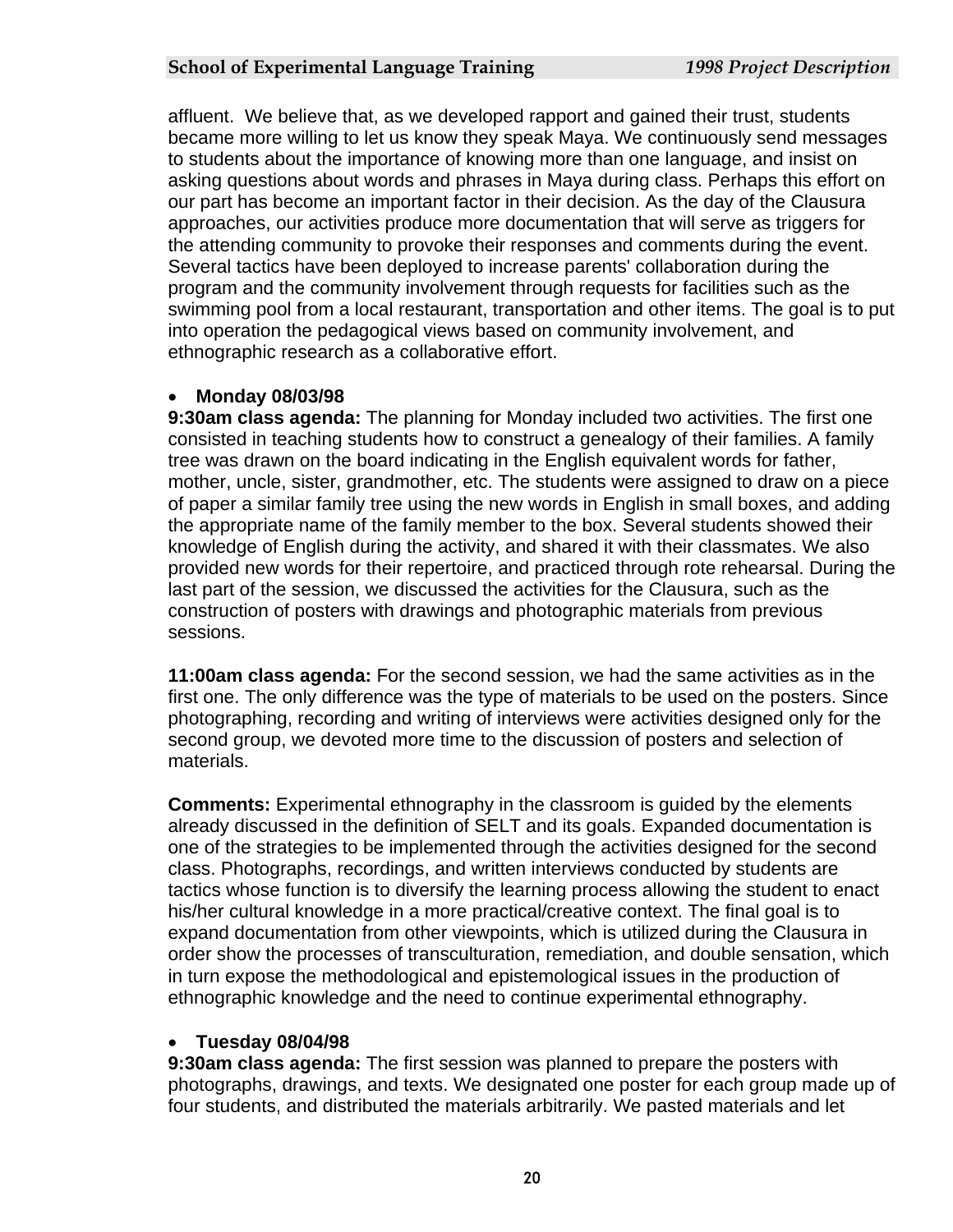students draw titles and small figures on the margins of posters. We also discussed the organization of the Clausura. We asked students to invite friends and relatives. We began collecting genealogies.

**11:00am class agenda:** The first half of the session was dedicated to the preparation of posters. For this class, we used the documentation obtained from the training in photo, audio, and writing of interviews. We proceeded to paste materials as in the previous session. During the second part, we introduced another activity for the Clausura, a puppet show based on the learning of phrases, words and songs during the program. In addition, the plot consisted of a situation in which anthropologists go into the community to conduct interviews and the "natives" have the opportunity to express their opinions about the anthropologists' presence in the community.

**Comments:** These activities enable students to present to the community their English and Maya acquisition, while allowing us to implement theater techniques from Augusto Boal's Theater of the Oppressed, and the ideas of Bertlot Brecht. The performative aspects of students enacting scripts and songs are further documented as part of the ethnographic process. Boal's ideas permit to explore the community's dynamics in terms of their interaction and perception of tourists and visitors, and the ways in which those dynamics are articulated and negotiated at the levels of discourse and transculturative processes. These ideas are also didactic for they lead to new viewpoints and possible solutions to specific issues affecting the community. These tactics allow us to operate with a clear notion of anthropological research as an endeavor simultaneously implemented in an applied context. Finally, we design and put into operation these tactics seeking to involve the community. Activities involve a collaborative effort from the community. This is one of the principles guiding the School in Experimental Ethnography.

## **Wednesday 08/05/98**

**9:30am class agenda:** Last day to turn in genealogies of students' families. We rehearsed the song to be performed during the Clausura, and added two more verses in Maya to the song "Head and Shoulders": *Pol, Kelemba, Yok y pach* and *Kox, Baax, pal.* We also finished the construction of posters.

**11:00am class agenda:** We rehearsed the puppet show roles (three anthropologists and the rest of the class representing the "natives"). The students designed several dialogues in English, Maya and Spanish to perform during the show. Students made puppets with used socks, pieces of fabric and paper. Another activity was designed for those students who were not interested in the puppet show (mostly girls). Laurie and six students rehearsed the song "Old Don Victor had a farm" to be performed at the Clausura as well.

**Comments:** We have consistently stressed the idea of allowing the students to express their specific interests in English learning. Through a variety of activities, our interaction with students, their performance, and the ethnographic strategies, were improved and became more creative and focused. We continue to record and photograph the preparation for the Clausura as another tactic to expose the process of double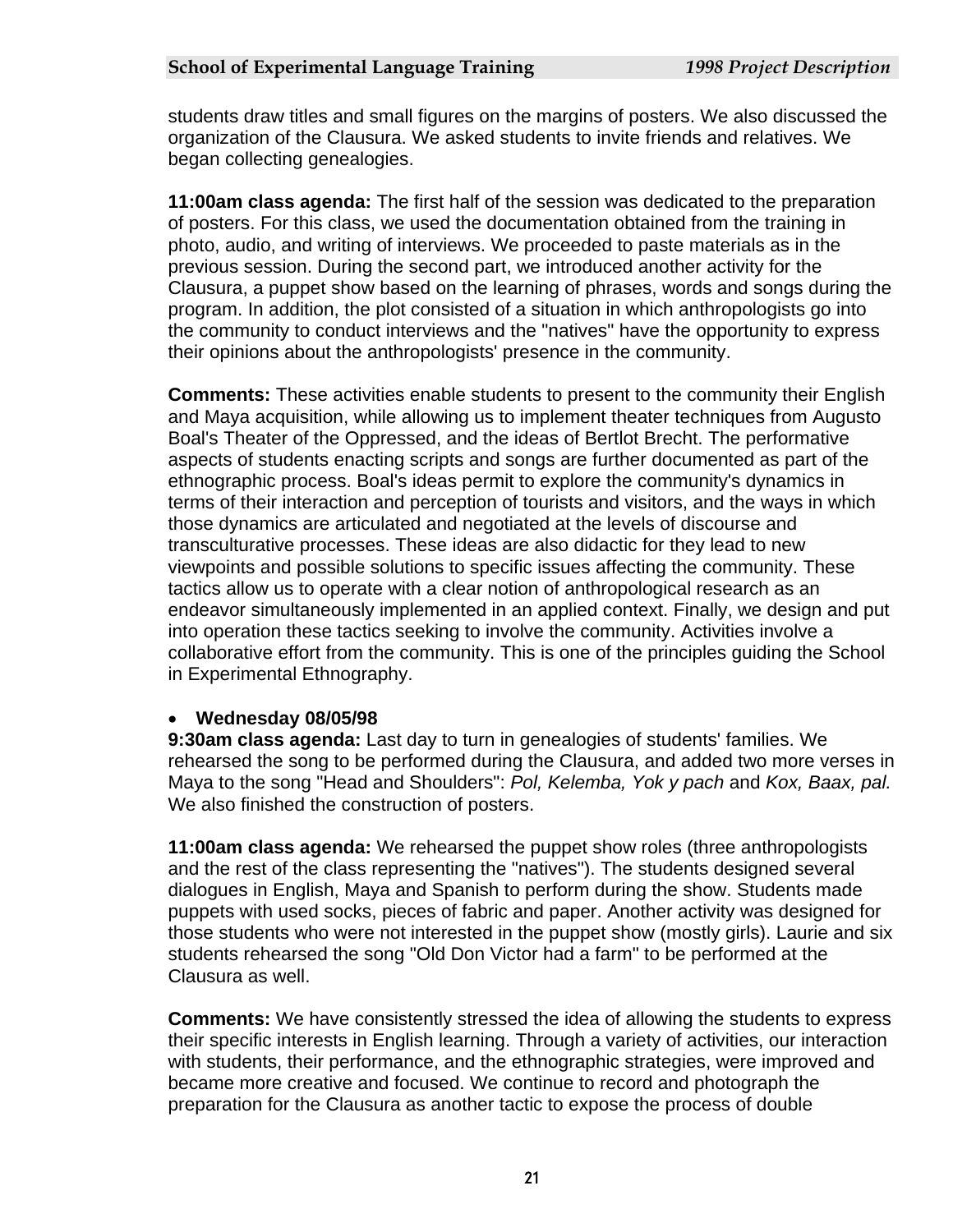sensation during the staging of ethnography. The emphasis on teaching Maya is also based on the idea of *Revalorization of Maya Culture*, one of the principles grounding the research program developed as a project of collaboration with the community and researchers.

## **Thursday 08/06/98**

**9:30am class agenda:** During the final session, we rehearsed the song "Head and Shoulders" and exchanged addresses with students. We also reminded the class to bring their parents to the Clausura.

**11:00am class agenda:** During the second session, we divided into two groups. One group rehearsed the puppet show, its dialogues and students' roles. The second group rehearsed the song "Old Don Victor."

**Comments:** The final sessions were exclusively concerned with preparation for the Clausura. This final activity is designed to provide a space for the community, especially parents, students, collaborators, community officials, and the research team, to become involved with students' performance and exhibition of language skills. The Clausura was also designed as a strategy to stage the ethnographic scene whose performativity, engagements, spatial and temporal localization is subjected to expanded documentation.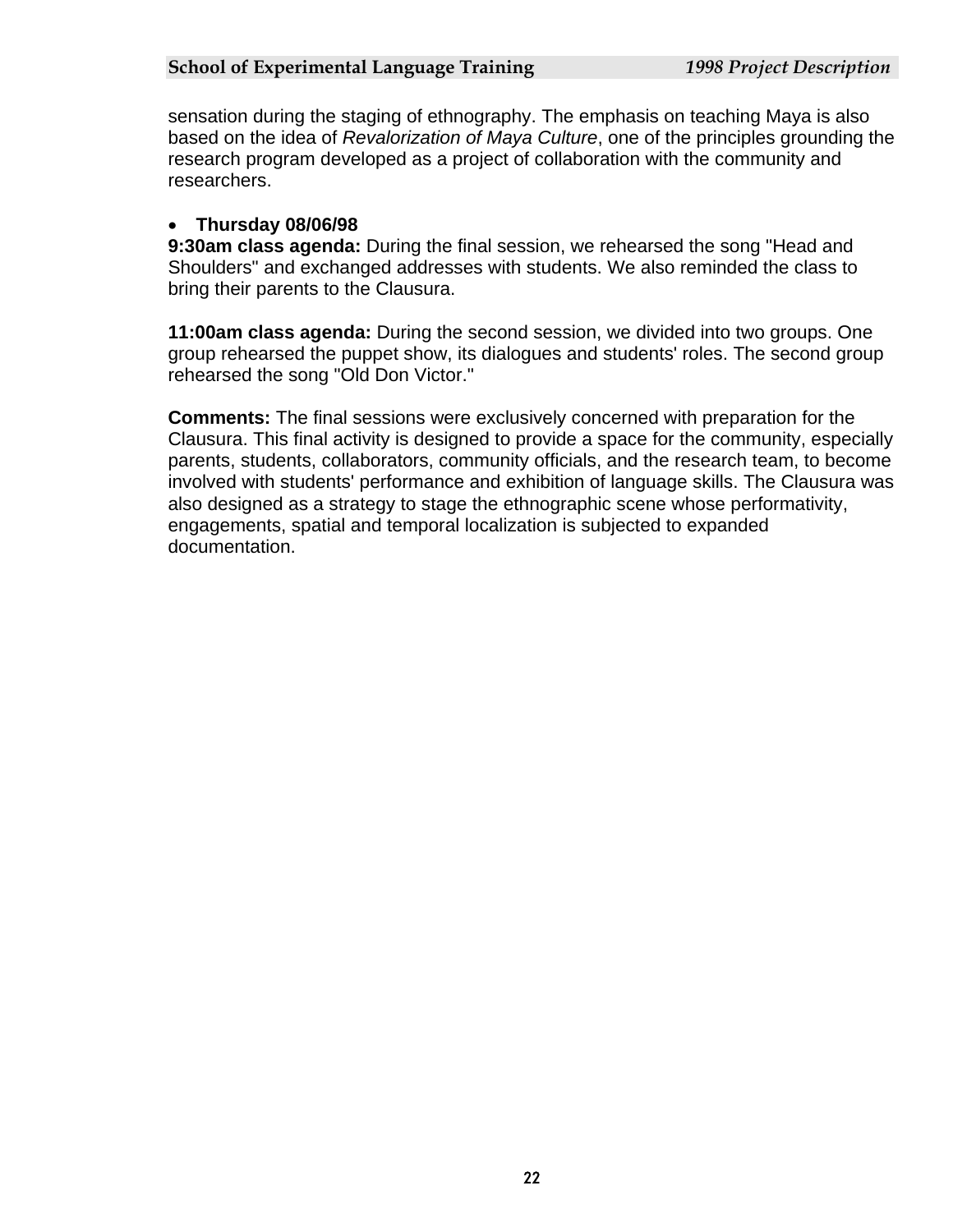

## **Part 5 The Clausura of SELT as Experimental Ethnography**

I. The SELT program is conceptualized within the larger project *The Field School in*  **Experimental Ethnography**, as one component with specific goals and practices leading to a final installation, The Clausura. This final event was conceived as a strategy to put into operation the several modes of documentation and performances generated and rehearsed during the class sessions, where the processes of **Transculturation, Double Sensation,** and **Remediation** emerge. The Clausura is an experiment in ethnographic research in which several agendas concur to stage the ethnographic performance. These agendas come from three different concerns. The first is the implementation of views from **Critical Pedagogy** in teaching EFL (English as a Foreign Language). The second concern is the development of principles guiding the ethnographic research as developed through the ideas from Quetzil Castañeda and Abdel Hernandez, and finally, the exploration of the two former concerns as they intersect each other and overlap within the learning/ethnographic process. The Clausura is the final stage of the SELT program, and as such, is the culmination of activities, agendas, and practices developed through the sessions. During this event, all the documentation is presented to the public in the form of posters with photographs, recordings, drawings, and texts. Several performances by the students are also presented to the public. Presentations of awards for the winning flags in the contest are also presented to students and the audience. These specific activities are designed as tactics to be deployed as **triggers** eliciting comments and expanding documentation in a community event that involves parents, students, researcher/students, and public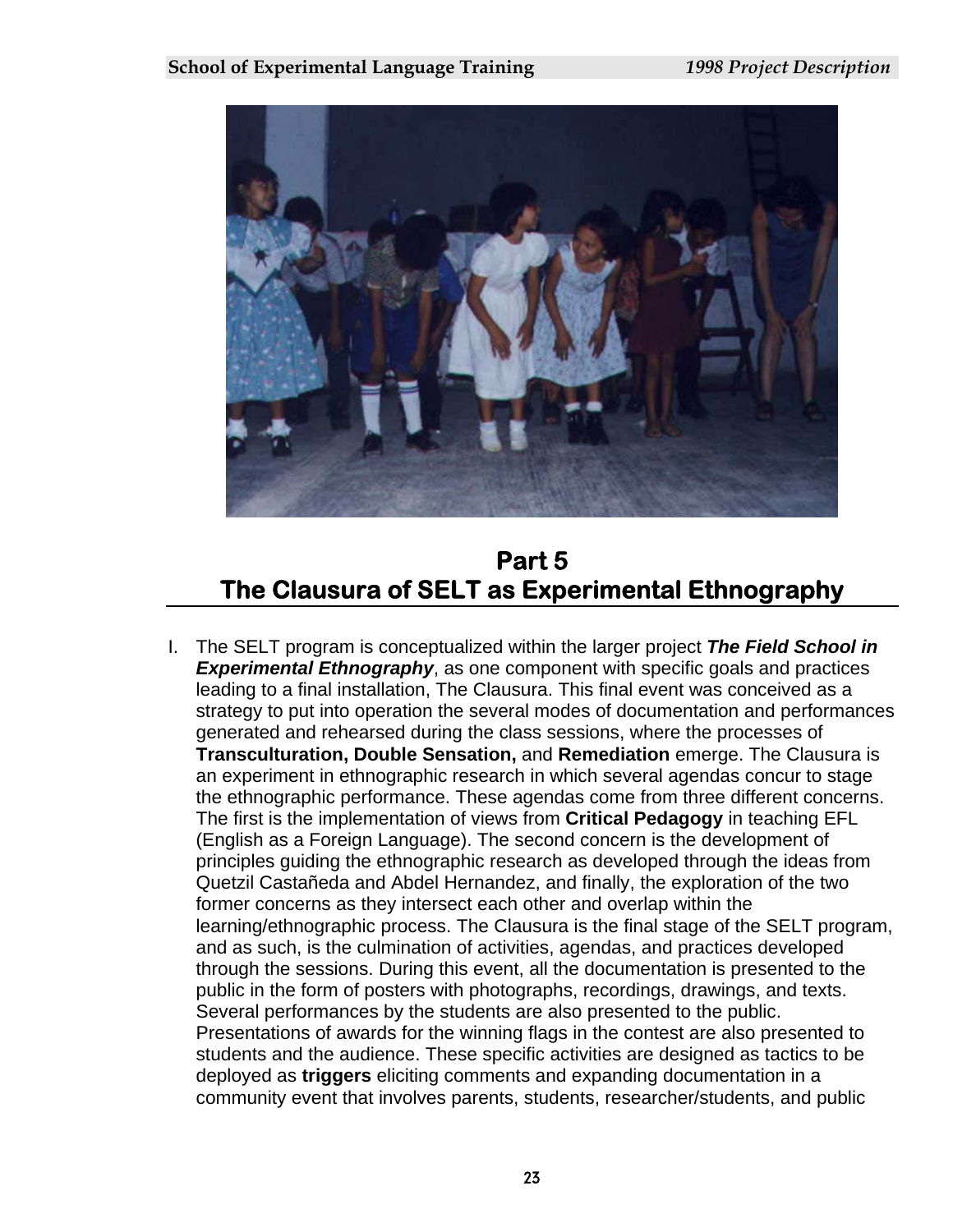officials collaborating and being reported in the ethnographic process in order to explore **Evocation** during the final event. In summary, the Clausura is the staging of the ethnographic site with its multiple layers of meanings, temporalities, engagements, and spatiality being subjected to a further expanded documentation.

- II. The Clausura took place in the theater behind the Palacio. This facility consists of a large courtyard in the back of the two official buildings of Pisté, the Comisariado Ejidal, and the Comisariado Municipal. The court yard has a rectangular shape measuring 17x 26 mts. On the background, there are two restrooms, one on each corner. In the center, two square columns support the roof of the theater stage, which is 1.5mts higher than the courtyard. Facing the stage, there are stairs on the left and a large ramp on the right. Entrance to the theater is located on the right lower corner of the theater. Block walls about 3.5mts high surround the entire space. The arrangement of chairs, tables and installation materials is depicted on the sketch map of the theater (see appendix).
- III. The Clausura was organized and scheduled for August 6, 1998, from 7:00pm to 9:00pm. The event followed a script previously designed during group seminars conducted by Field School members under the guidance of Dr. Castañeda.
	- **Entrance:** Members of the Field School welcome people as they enter the theater. Parents and students stroll around the installation while observing the posters and flags being exhibited. Several researchers start taking video, photographs, and recordings of the scenes. The audience is invited to sit down before the program begins.
	- **Acknowledgements:** The program begins with an introduction of the Field School team by Dr. Castañeda, followed by Jose Saul Martinez, who reads the letter of acknowledgments with the names of people and institutions that participated in the development of SELT (see appendix).
	- Saul introduces the students from the 9:30 class to give the first presentation of the night. The song "Head and Shoulders" is performed by students, Laurie, and Ana in English and Maya in front of the audience, while the team takes video and photographs from several angles. Saul encourages the audience to cheer and applaud before introducing the next performance.
	- Saul introduces the next group of students from the 11:00am class execute the puppet show. Two tables are placed sideways in order to cover the students' bodies. On the first table the group of three "anthropologists" start by greeting the "natives" on the second table, followed by sets of questions and answers from the two groups in English, Maya, and Spanish. Saul coaches the students with their exchange of questions while the rest of the team takes video and photographs.
	- The group of girls from the 11:00am class are joined by Laurie and Ana to perform the song "Old Don Victor Had a Farm." Documentation continues
	- Quetzil and Fernando distribute refreshments among the audience
	- Saul, Laurie, and Quetzil, standing in front of the audience, conduct the presentation of winners from the "Maya Flag" contest. Students from the 9:30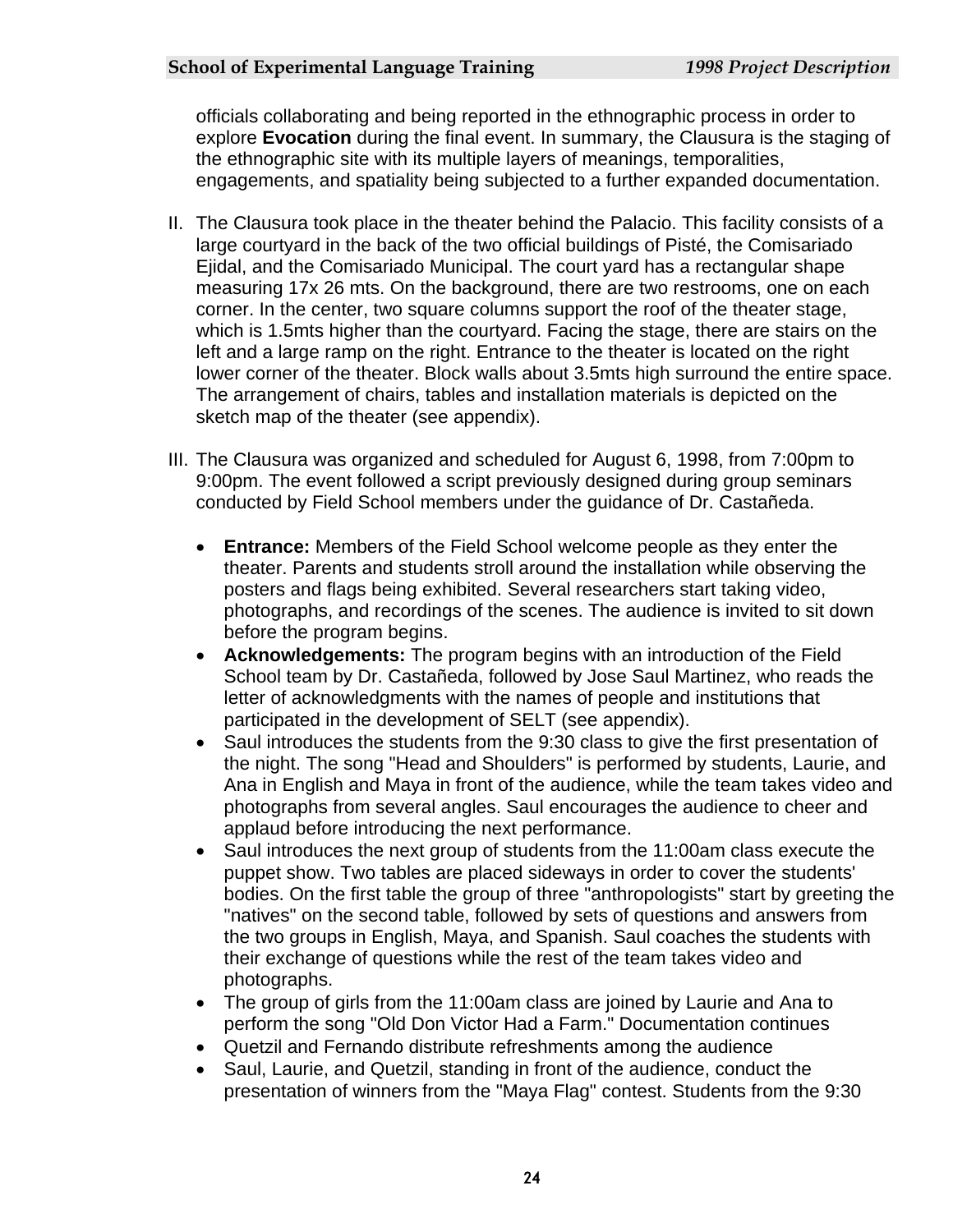class are called to receive their prizes for the first, second and third place. The next group of students from the 11:00 class is also presented with prizes. In addition to the prize awards, all students are also presented with certificates of completion, signed by the director and instructors (see appendix).

- **Closing Statement:** The members of the Field School express their appreciation to Parents, students, and the rest of the audience for their collaboration and invite them to walk around the installation where photographs, drawings, recordings, and interviews are being exhibited to the public.
- IV. The Clausura is conceptualized in its common use as the staging of a pragmatic event that marks the end of classes and congregates parents, students and school officials in a celebration of students' performances, acknowledgements, presentation of awards, etc. This is a common practice in many Mexican pre-school and elementary institutions. The Field School transforms the Clausura (without removing the essential elements that characterize this event) into a staging of the ethnographic site to conduct experimental ethnography. During the class sessions, several activities are prepared (see agenda). The artifacts and performing presentations of the program have two purposes. The first one is to follow the traditional concept of Clausura where people enjoy the activities learned during classes, and participate in the socialization and intellectual development of students. This is the pragmatic aspect of the project, to create a research program with a practical use to the community. The second objective is to create a space in which researchers and community members participate in several practices and manifestations of the work in process. These practices involve performances, installations, and artifacts that are used as triggering devices to provoke comments and reactions from the audience (including researchers), leading to further engagements and expanded documentation.
- V. The strategies to realize expanded documentation included several tactics such as the arrangement of chairs, tables, easels and other materials as elements of the scenes being documented during the Clausura. Another tactic deployed, from the beginning to the end of the Clausura, consisted in several members of the Field School taking turns to talk with guests and students, while others photographed, recorded and video taped the scenes. One of the scenes consisted of interviewing parents and students as they stood in front of the posters showing the photographs, drawings and written interviews, while a recording of class sessions was played. These and other scenes were further documented through video and photography. Students' performances and audience reactions were documented as well. Interactions between researchers, parents, students and other community members were also documented. The organization of he agenda was also deployed to create a dialogical interaction between researchers and the community, and to present the artifacts and performances as triggers to provoke commentary and reactions from the audience and researchers. This in turn facilitated the expanded documentation of double sensation, as it occurred when anthropologists were captured through photo and video documentation during their engagement with community members. Through these tactics, we sought to expose the processes of transculturation, remediation, and double sensation, while documenting them.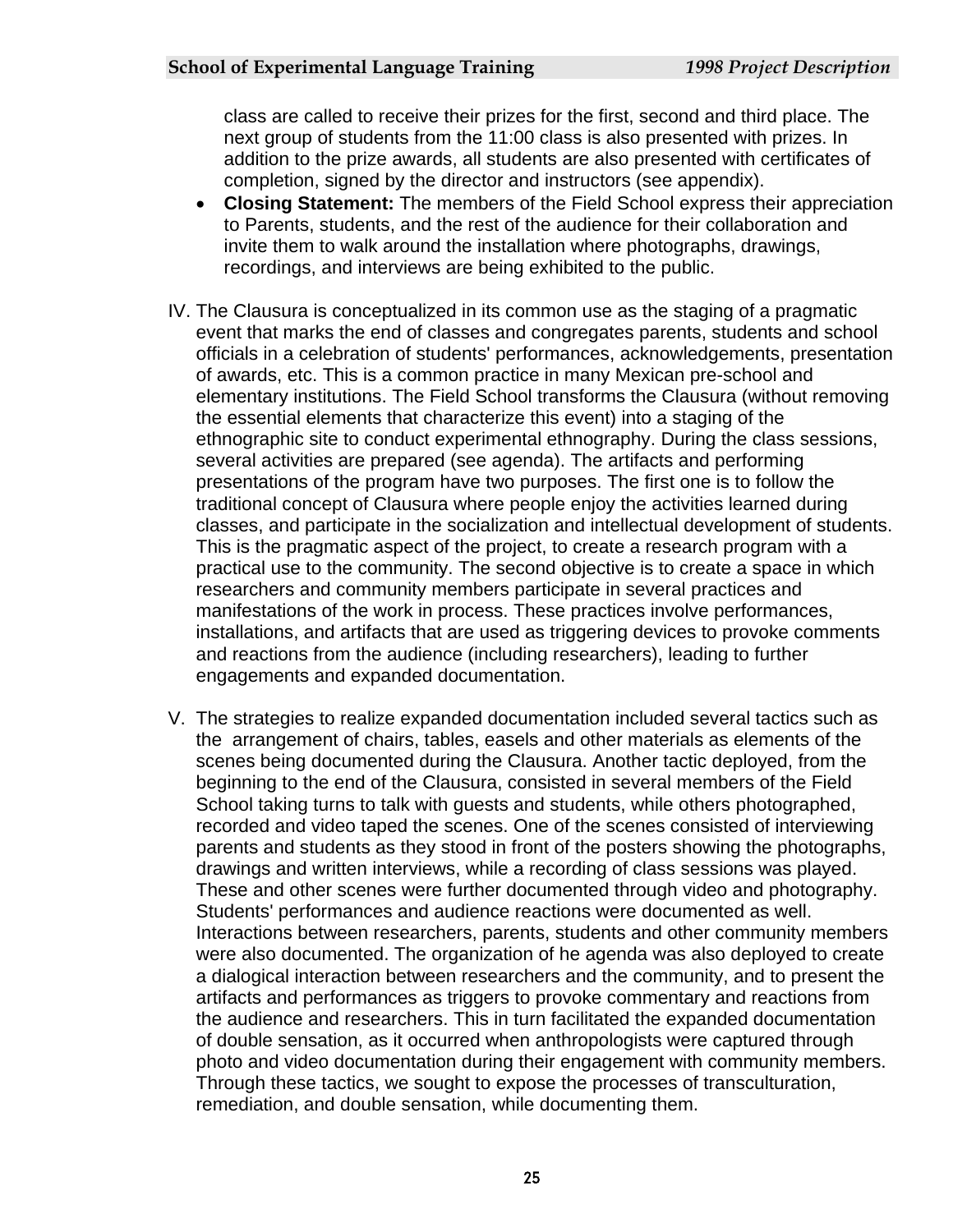# References

Anzaldúa, Gloria

1987 BORDERLANDS/LA FRONTERA. San Francisco: Spinsters/Aunt Lute.

Appadurai, Arjun

1996 MODERNITY AT LARGE: CULTURAL DIMENSIONS OF GLOBALIZATION. Minneapolis: University of Minnesota Press.

Austin, Margaret et al. editors

1995 THE FOREIGN LANGUAGE CLASSROOM: BRIDGING THEORY AND PRACTICE. New York: Garland Publishing, Inc.

Boal, Augusto

1992 GAMES FOR ACTORS AND NON-ACTORS. London: Routledge.

Bourdieu, Pierre

- 1977 OUTLINE OF A THEORY OF PRACTICE. Cambridge: Cambridge University Press.
- 1997 CAPITAL CULTURAL, ESCUELA Y ESPACIO SOCIAL. Mexico, D.F.: Siglo Veintiuno.

Bourdieu, Pierre and Jean-Claude Passeron

1979 LA REPRODUCION: ELEMENTOS PARA UNA TEORIA DE SYSTEMA DE ENSENANZA. Mexico, D.F.: Fontamara.

Castañeda, Quetzil E.

- 1996 IN THE MUSEUM OF MAYA CULTURE: TOURING CHICHEN ITZA. Minneapolis: University of Minnesota Press.
- 1997 Project Chichén Itzá: The Field School in Experimental Ethnography.

Clifford, James

- 1988 THE PREDICAMENT OF CULTURE: TWENTIETH CENTURY ETHNOGRAPHY, LITERATURE, AND ART. Cambridge: Harvard University Press.
- 1998 ROUTES: TRAVEL AND TRANSLATION IN THE LATE TWENTIETH CENTURY. Cambridge: Harvard University Press.

Clifford, James and George E. Marcus, eds.

1986 WRITING CULTURE: THE POETICS AND POLITICS OF ETHNOGRAPHIES. Berkeley: University of California Press.

Crapanzano, Vincent

1992 HERMES' DILEMMA & HAMLET'S DESIRE: ON THE EPISTEMOLOGY OF INTERPRETATION. Cambridge: Harvard University Press.

Ellis, Rod

1990 INSTRUCTED SECOND LANGUAGE ACQUISITION. Oxford: Basil Blackwell.

Fetterman, David M.

1987 ETHNOGRAPHY: STEP BY STEP. Newbury Park: Sage Publications.

Freed, Barbara F. editor

1991 FOREIGN LANGUAGE ACQUISITION RESEARCH AND THE